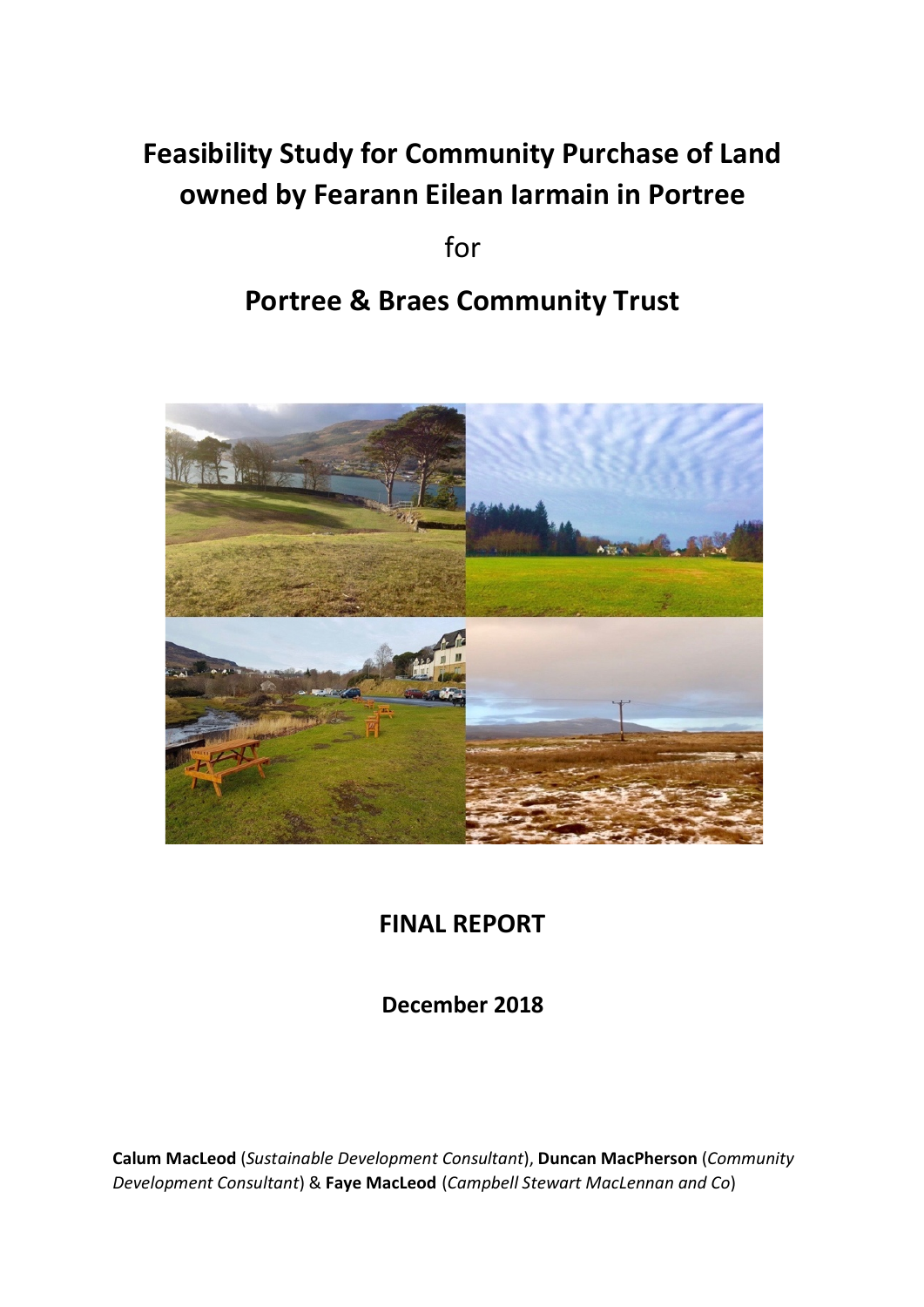#### **Contents**

#### **PART ONE: BACKGROUND TO THE FEASIBILITY STUDY**

| 1. Introduction     |  |
|---------------------|--|
| 2. Research Methods |  |
| 3. Key Findings     |  |

#### **PART TWO: DEVELOPMENT CONTEXT AND CONSULTATION**

| 4. Greenspace for Amenity and Recreation in Portree   |    |
|-------------------------------------------------------|----|
| 5. Community and other Stakeholder Consultations      | 8  |
| 5.1 The Lump                                          | 9  |
| 5.2 King George V Playing Field                       | 9  |
| 5.3 Bayfield                                          | 11 |
| 5.4 Sulaisiadar Common Grazing                        | 12 |
| 5.5 Other Issues                                      | 12 |
| 5.6 Portree and Braes Community Conversations Project | 13 |
| 6. PBCT's Potential Roles as a Community Landowner    | 15 |

#### **PART THREE: ANALYSIS OF DEVELOPMENT OPTIONS**

| 7. Development Options                        |    |
|-----------------------------------------------|----|
| 8. The Lump                                   | 17 |
| 9. Bayfield                                   | 19 |
| 10. King George V Playing Field               | 20 |
| 11. Sulaisiadar Common Grazing                | 24 |
| 12. Linking Sites                             | 31 |
| 13. Liabilities of Community Land Ownership   | 31 |
| 14. Financial Overview of Development Options | 32 |
|                                               |    |

#### **PART FOUR: RISK ASSESSMENT AND FUNDING**

| 15. Funding Sources |  |
|---------------------|--|
| 16. Conclusions     |  |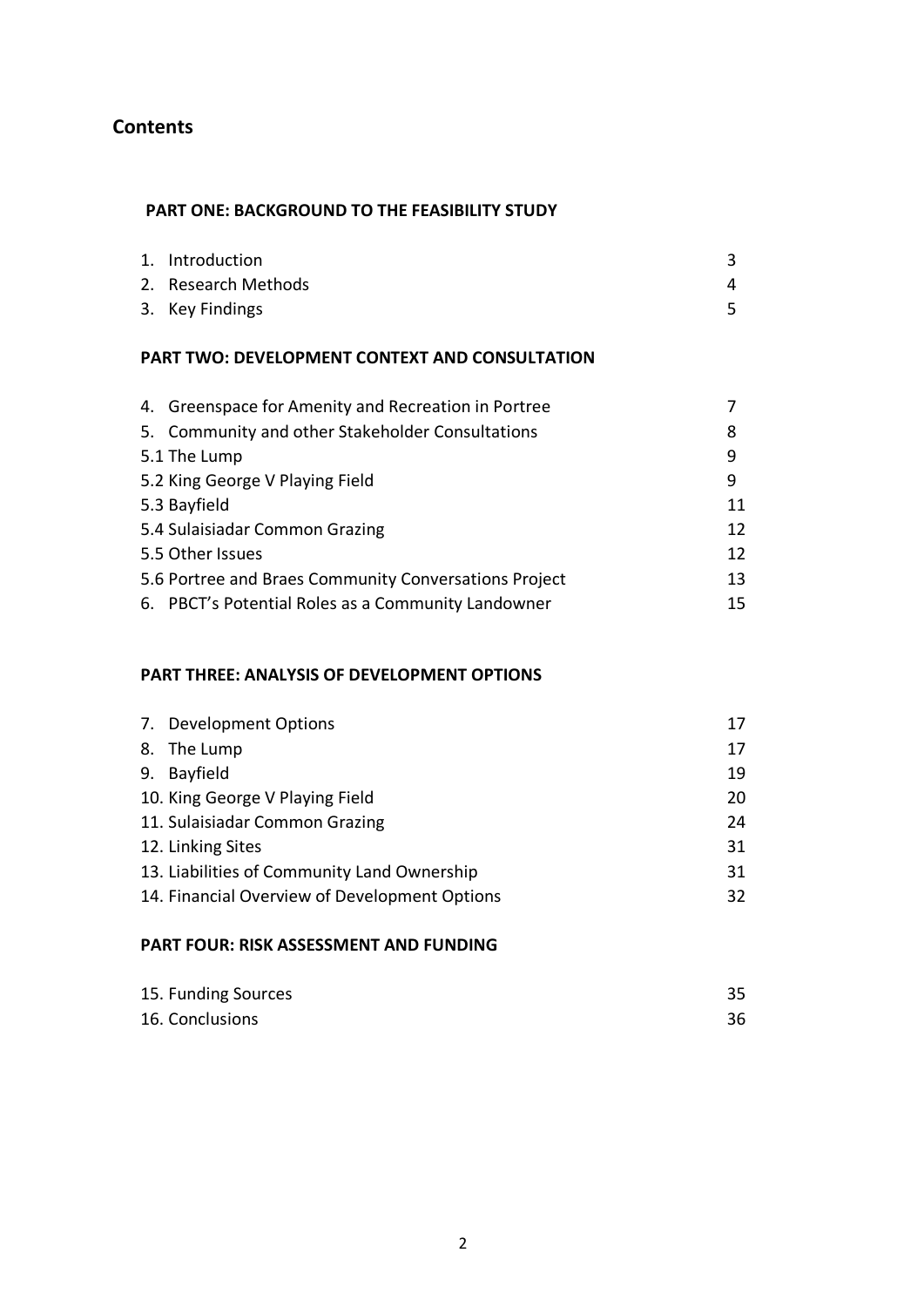#### **PART ONE: BACKGROUND TO THE FEASIBILITY STUDY**

#### **1. Introduction**

In December 2017 Portree & Braes Community Trust (PBCT) commissioned the current consultants to undertake an assessment of development plans for five areas of land that Fearann Eilean Iarmain (FEI) has offered to sell to the Trust. These areas of land were included in FEI's purchase of 23,000 acres of land on the Sleat peninsula from MacDonald Estates in 1972. As such, they are incidental to the main FEI estate. However, the land areas are highly significant to the community of Portree and Braes, given that greenspace for amenity and recreation is at a premium in Skye's main settlement. The areas of land that FEI originally offered to sell to the Trust include:

- **Am Meall na h-Acairsaid** (known locally as 'the Lump'). The site includes a natural amphitheatre which is the location for the annual Skye Games, one of the highlights of the summer social calendar on the island. The Lump's elevated location provides a good walking route and an excellent viewing point overlooking Portree Bay. The amphitheatre is owned by the Skye Gathering who lease the land to the Isle of Skye Highland Games.
- **King George V Playing Field**, of which 2.91 ha (7.2 acres) are leased to Highland Council on a 99-year lease from Whitsun 1949 for use only as playing fields/recreation.
- **Bayfield Amenity Ground** (and Bayfield Boat House).
- **Pairc nan Laoch (Skye Camanachd Shinty Pitch).** The site encompasses pitch and clubhouse facilities in Portree and is leased to Skye Camanachd.
- **Sulaisiadar Common Grazing**, adjacent to Pairc nan Laoch.

Following on from the original offer to sell Pairc nan Laoch to the Trust, FEI has subsequently gifted that land to Skye Camanachd. It is therefore not covered in this report.

The overarching aim for PBCT taking ownership of the land being offered for sale is to safeguard its use within the community for amenity, recreational and economic development purposes, both now and for future generations. As such, the objectives of the feasibility study are as follows:

- To review the potential to develop and use the land assets as well as identifying any potential liabilities to be considered;
- To identify social, economic and environmental benefits of the proposed land purchases;
- To assess the market for the proposed uses of the assets;
- To identify and consider the costs of running and managing the asset and opportunities to generate income from the assets;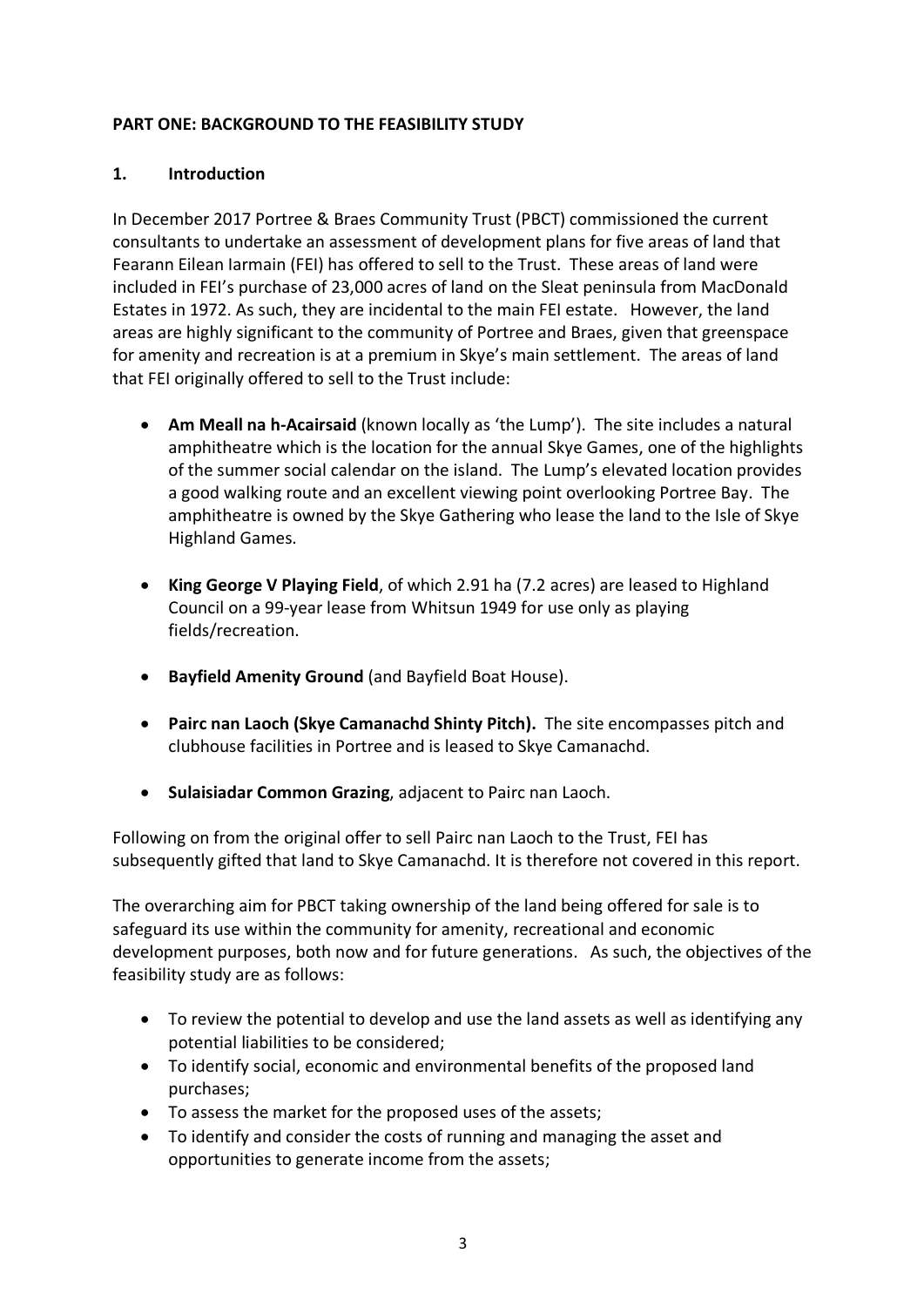- To review funding availability for the proposed project/acquisition and prepare a detailed funding strategy and delivery plan;
- To prepare a feasibility study and five-year business plan which incorporates initial revenue costs, capital costs to create the facilities, on-going revenue and maintenance costs for the project, and risk analysis;
- To provide an outline work plan for the development stage of the project.

#### **2. Research Methods**

The research underpinning the analysis contained in this report was conducted using a combination of methods including:

**Desk-based analysis** of relevant documents including:

• Highland Council's Local Development Plan; the Skye & Lochalsh Local Biodiversity Action Plan; '*Highland Tourism 2020 Action Plan'*; The Highland Council Outcome Improvement Plan 2017-2027; Highland Community Planning Partnership – *Portree Community Workshop Wrap-Up Report*, April 2017; Highlands and Islands Enterprise's 2014 '*Portree Profile'* and 2016 report of the '*Portree and Braes Community Conversations Project*' co-ordinated by SLCVO; Portree Parking Study.

#### **Primary data analysis** of findings from:

- **Stakeholder consultation meetings** and/or individual **telephone interviews** with representatives of Fearann Eilean Iarmain, Skye Camanachd, Sulaisiadar Common Grazing, Skye and Lochalsh Council for Voluntary Organisations, Lochalsh & Skye Housing Association, Highland & Islands Enterprise, Highland Council (officials and Ward Councilors), Skye Gathering, Skye Games Committee, UHI - West Highland College, Atlas Arts, Highlife Highland, Fingal Centre/Gymnastics Club, Skye Badminton Association, Kick Boxing Club, Portree Angling Association, and Skye Sailing Club.
- **A 'walk-in' community consultation event** held in the Community Centre on Monday 5th February between 2pm and 7pm. Using this format, people were free to come along and share their views and suggestions on how each site might be developed to meet community needs and to informally discuss any related issues. Attendees were invited to share their views and suggestions for each site by writing them on 'post-it' notes and placing these on tables dedicated to each of the five sites in the centre. Approximately 100 people attended the event over the course of the day.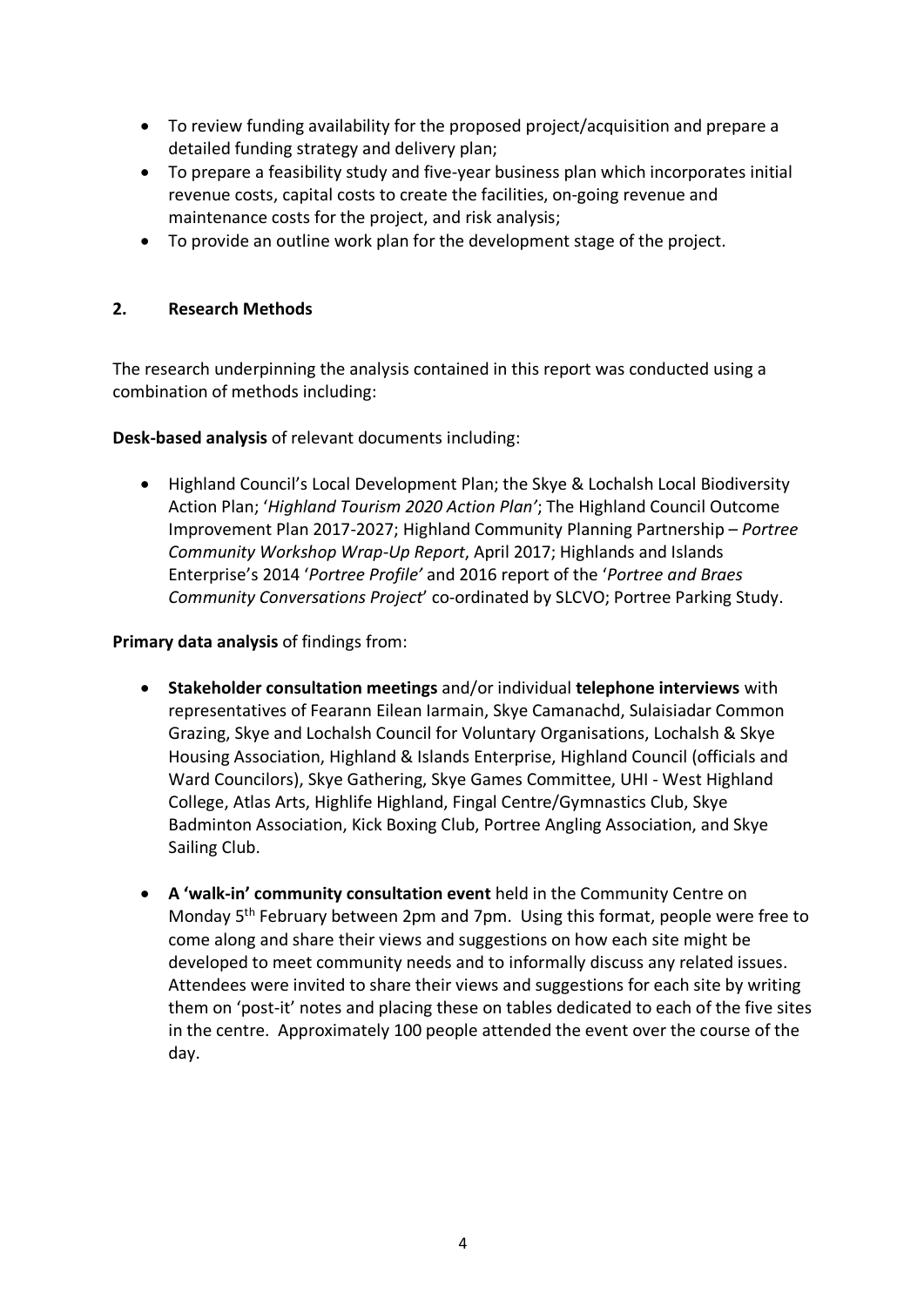#### **3. Key Findings**

The following key findings have emerged from the feasibility study:

- There is a clear demand for greenspace for amenity and recreational use in Portree and Braes. Such space is particularly valued in Portree as a result of the relatively limited nature of existing provision. The limitations of existing provision are exacerbated by demographic change in Portree which has experienced considerable increase in population in recent decades and has a younger age profile than the wider Lochaber, Skye and Wester Ross area as a whole.
- The *'Portree and Braes Community Conversations'* project identified lack of and under-use of community facilities, lack of maintenance and investment in such facilities and inadequate infrastructure as areas to be addressed to deliver wider community benefits. Findings from the community consultation undertaken for this feasibility study echo these concerns and indicate that development options for particular sites being offered by FEI for sale to PBCT can help in delivering community benefits.
- The Lump is viewed as an iconic location, both for Portree and Braes and for Skye as a whole, which provides economic and social benefits for the community, primarily in its capacity as a venue for open-air events. However, it is viewed by consultees as an under-utilised asset, the amenity value of which could be further enhanced via more structured maintenance and development. Such developments could include: increasing occasional events on the site; providing a permanent electricity supply; introducing small-scale catering facilities; improving access arrangements and associated physical infrastructure; and making improvements to the Tower.
- The King George V Playing Field is highly valued as an important greenspace to be maintained and protected so as to maximise its recreational use for the community. There are drainage issues which compromise the Playing Field's current capacity to be used to best effect for the community. Potential improvements to the field could include; defining a pitch area and improving pitch management, improving drainage and field surface; providing a hard-standing area for the annual agricultural show and other uses, creating a family-friendly park area.
- Bayfield is valued by the local community as both a greenspace to be retained and further developed in terms of its recreational and amenity benefits. The site also offers potential for income generation under community ownership, through provision of facilities for campervans which can be used to help support other community initiatives as appropriate.
- Community ownership of Sulaisiadar Common Grazing provides potential opportunities for development in relation to woodland or a micro-hydro scheme. The crofters are understandably cautious about the former due to the small size of the common grazing and the latter is presently not viable due to falling fiscal incentives. This may change with future UK Government policies. However,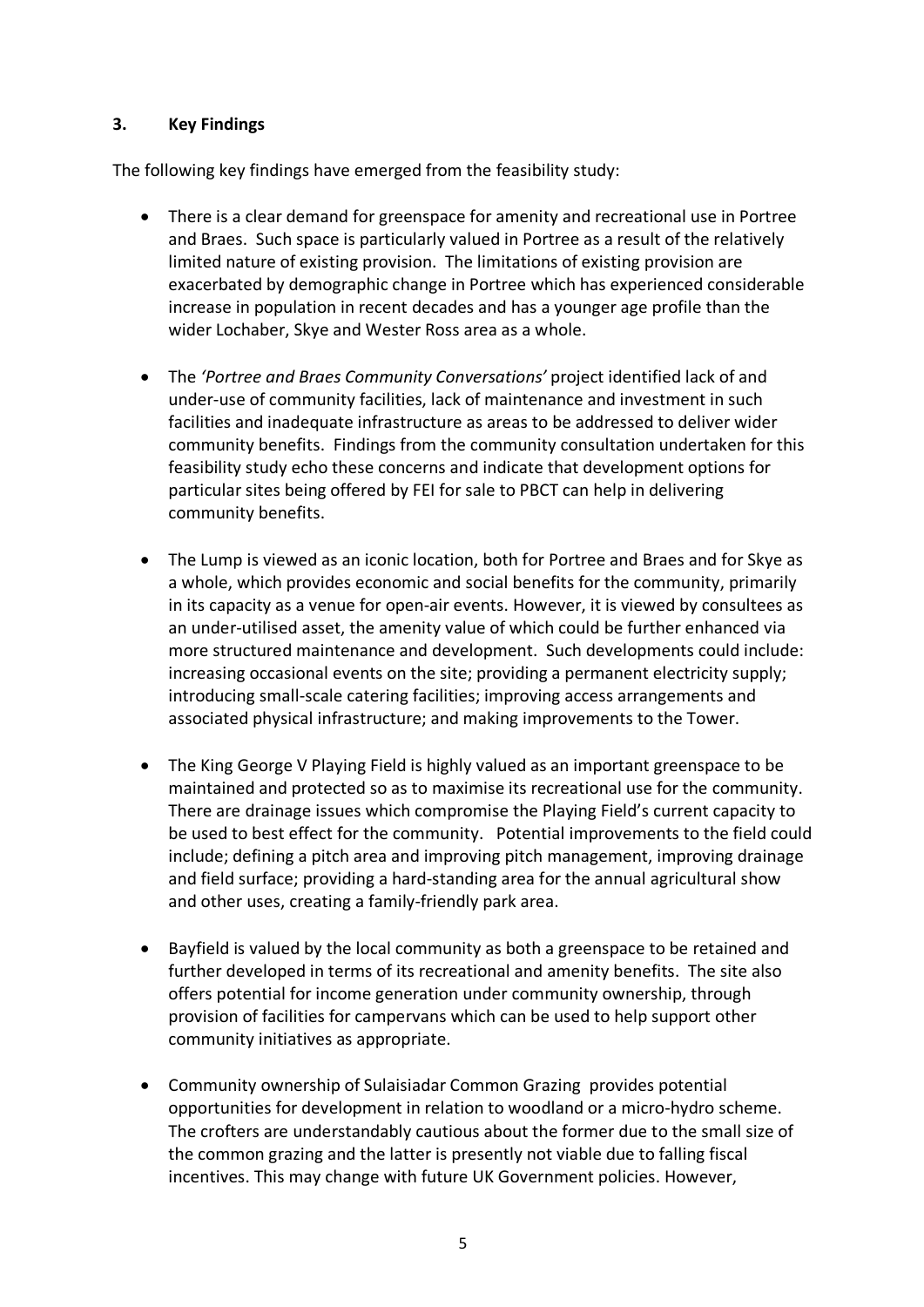community ownership of the site under PBCT can be pursued in order to safeguard opprtunities for long-term development and any future benefits accruing to the Landlord on behalf of the Portree and Braes community.

- There are various development and/or management roles that PBCT may wish to undertake in relation to particular sites, including '*direct delivery'*, '*partnership working'* and '*enabling*'. These roles will require careful consideration in terms of the Trust's development and management functions in relation to the King George V Playing Field and the Lump in particular.
- The main community benefits arising from PBCT's ownership of particular sites being offered for sale are likely to be social and environmental as a consequence of retaining existing greenspace and further enhancing its amenity value. The Bayfield site, in particular, offers opportunities for income generation (through, for example, provision of campervan hook-ups) which may be used to support other initiatives in which PBCT may engage to generate further community benefits.
- There are a variety of funding sources to which applications can be made to support purchase of the sites and their subsequent development and management as appropriate.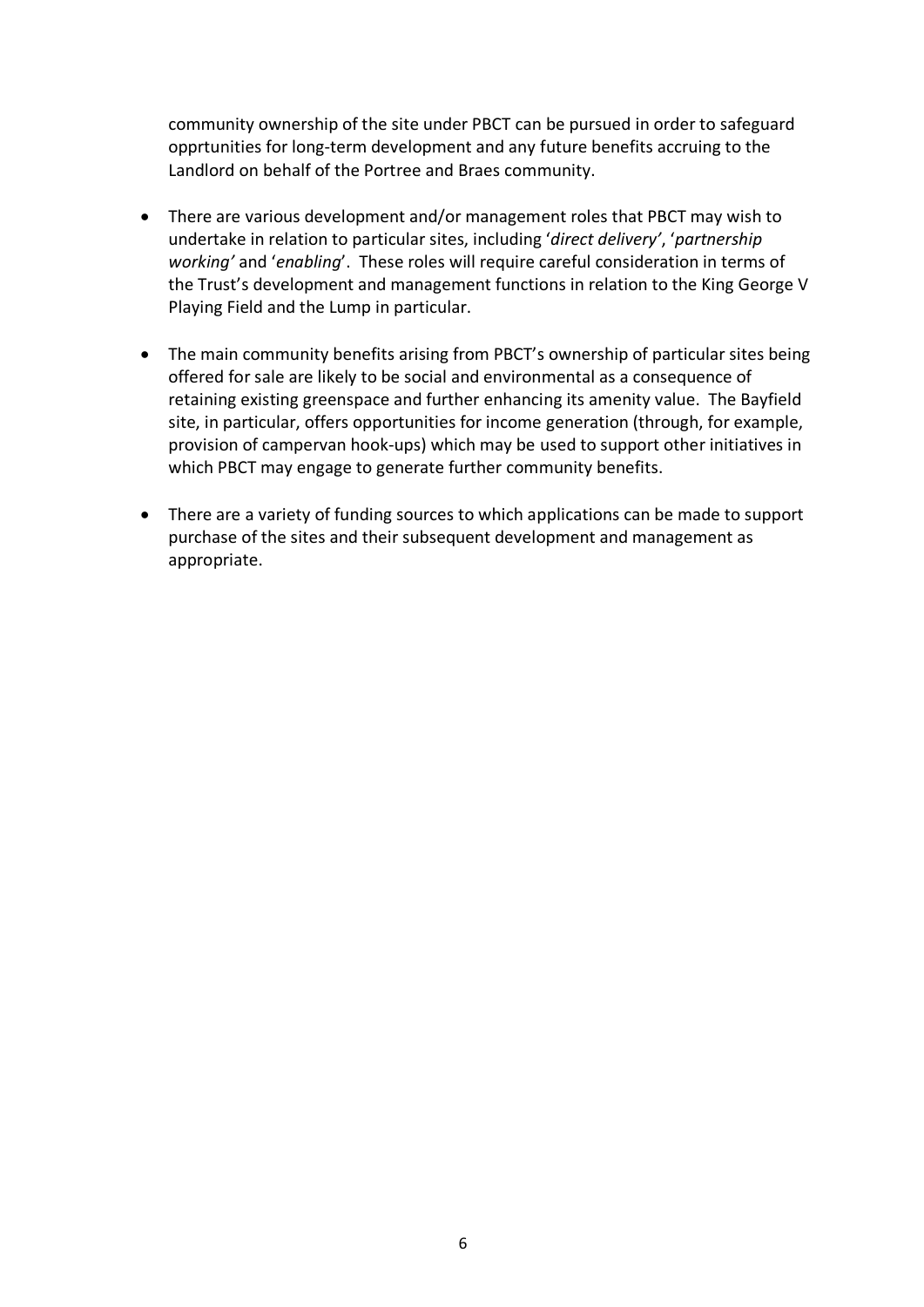#### **PART TWO: DEVELOPMENT CONTEXT AND CONSULTATION**

#### **4. Greenspace for Amenity and Recreation in Portree**

Greenspace for amenity and recreational use is highly valued for its positive impacts on social wellbeing, together with economic and environmental benefits it brings for communities. The importance of such space is emphasised in the Highland Council's Local Development Plan for the region which states:

"*High quality, accessible, fit for purpose open spaces help to enhance the Highland area as a place in which to live and work. They can enhance the feel of the local area and provide opportunities for people to meet up and take part in physical activity*" (p.131).

The Council goes on to identify the following as its long-term aims for open space provision:

- The creation of sustainable networks of open space of high quality;
- Areas of local open space that are accessible by foot and linked to a wider network;
- Fit for purpose greenspaces and sports facilities that support and enhance biodiversity; and
- Open spaces that improve the quality of life of residents and visitors.

The Council's Local Development Plan is equally clear as to the importance of playing fields and other sports pitches in providing "*communities with valuable areas of open space for more formal recreation. These areas need to be protected and enhanced where appropriate*" (p.134).

Greenspace is particularly valued in Portree, given the relatively limited nature of such provision and associated recreational and amenity facilities in the village. Demand for safeguarding and further developing existing space and associated facilities can partly be attributed to a growing population. As HIE's Portree Profile (2014) notes, Portree had a population of 2,318 in 2011, representing an increase of 11.2% from 2001. That is a substantially larger population increase in the same period than that for Lochaber, Skye and Wester Ross (5.8%), the Highlands and Islands (7.5%) or Scotland as a whole (4.6%). The same document also notes that Portree has a younger age profile than Lochaber, Skye and Wester Ross as a whole.

As noted in other documents (e.g. Highland Community Planning Partnership Workshop, April 2017; Portree and Braes Community Conversations project report) such demand is also linked to a perceived lack of suitable amenity and associated recreational infrastructure to fully meet community needs. The next section discusses community and other stakeholders' views on developing the sites.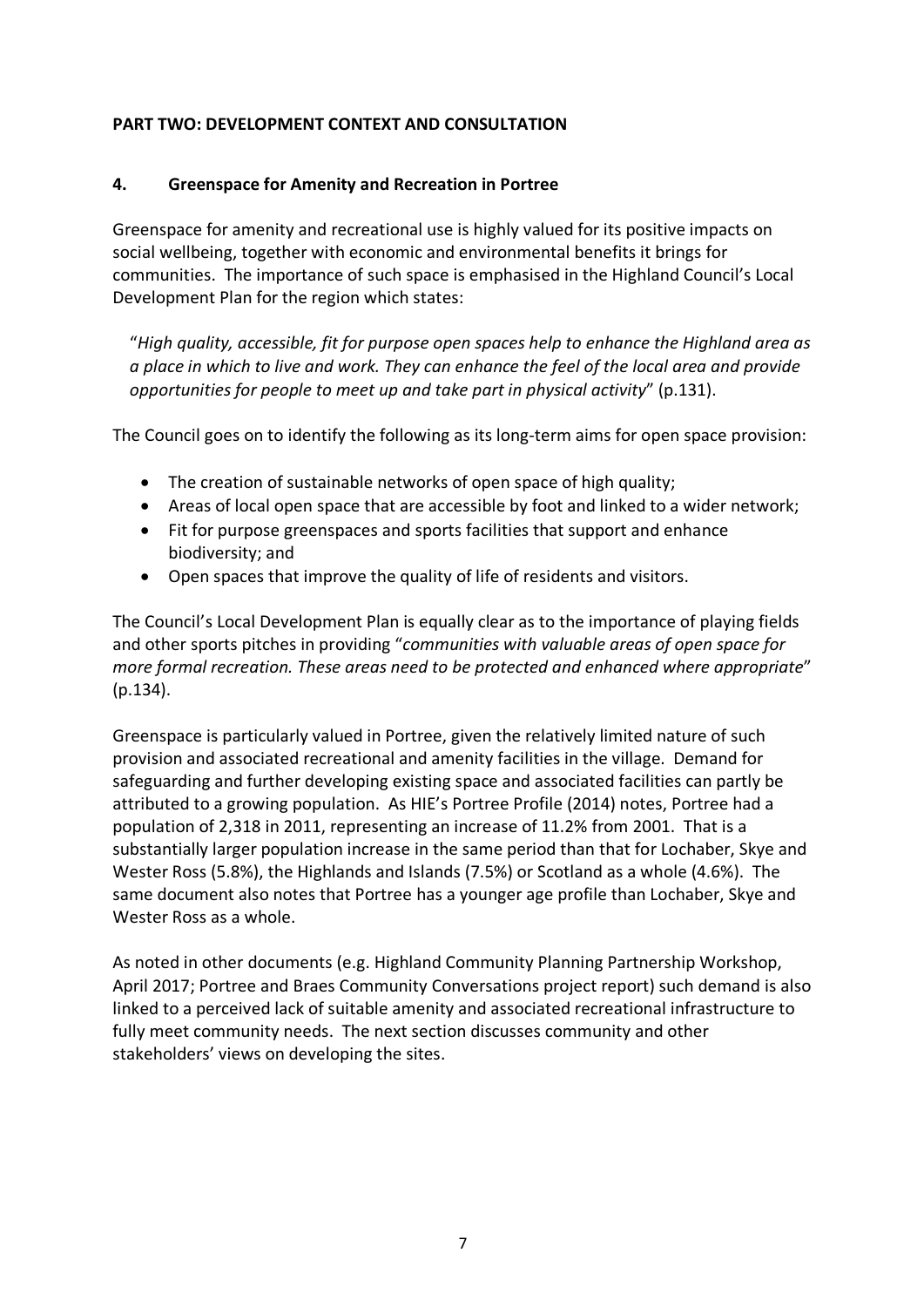#### **5. Community and other Stakeholder Consultations**

As noted earlier, the main objective for PBCT taking ownership of the land is to safeguard its use within the community for amenity and recreational purposes, both now and for future generations. As such, PBCT is keen to explore the feasibility of development plans to enhance amenity, sports and recreational facilities in Portree for community benefit. At the time this feasibility study was commissioned, these plans included:

- Working in partnership with Skye Camanachd to build a new stand at Pairc nan Laoch and developing the club's existing facilities to extend use for other sports. This is no longer a development option for PBCT as the land has been gifted by FEI to Skye Camanachd;
- Potential development of the King George V Playing Field by, for example, installing better drainage, improving changing facilities, and creating a running track on the Field's periphery;
- Possible improvements to the paths network around Portree by linking paths on The Lump and Sulaisiadar Common Grazing with existing access routes;
- Potentially developing a small hydro scheme on the Sulaisiadar Common Grazing to generate income for the Trust to help fund improved recreational facilities in Portree;
- Developing the Bayfield Amenity Ground as a tourism facility providing camping, campervan hook-ups, and other amenities to generate income to help the Trust meet its running costs. The Bayfield ground has been identified as a potential site for PBCT's much needed 'pay for use' toilet facilities and has potential for introducing extended 'pay for use' car park facilities. This land is viewed as the most immediate priority area for development upon coming into community ownership.

This section presents findings from the consultations undertaken in relation to the study. These include the community consultation event for the project held in the community centre on February 5th 2018, together with relevant points that emerged from the 'one to one' conversations held with representatives of stakeholder organisations and other interested parties. The section also identifies and discusses findings from the 2016 report of the '*Portree and Braes Community Conversations Project*', co-ordinated by Skye and Lochalsh Council for Voluntary Organisations (SLCVO). The following subsections discuss comments and suggestions regarding each of the sites in turn. It should be noted that all written comments from the community consultation event on February 5<sup>th</sup> are included in the discussion, irrespective of their practical merit or desirability.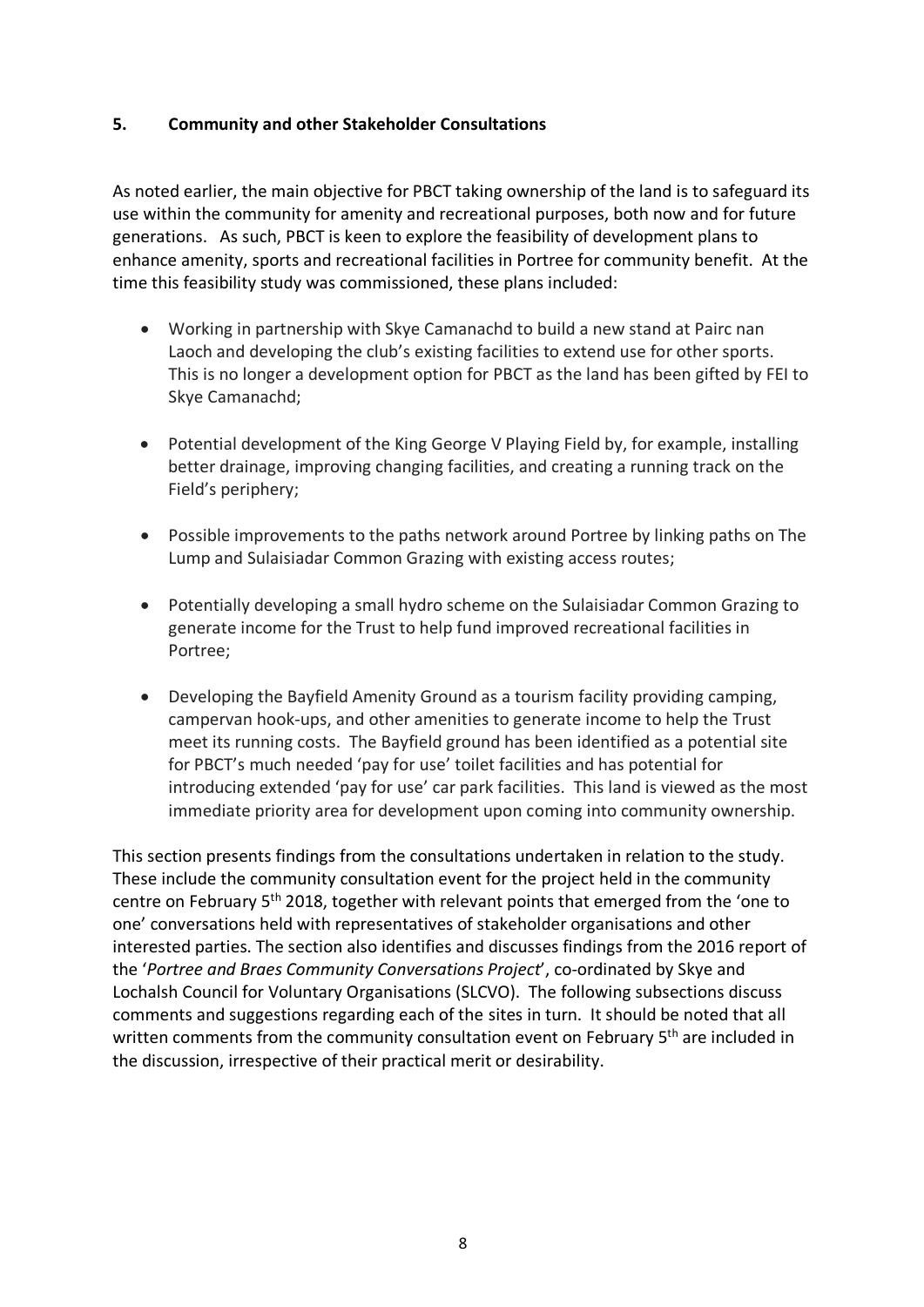#### **5.1 The Lump**

#### **Community Consultation Event**

The Lump was considered by attendees to be an iconic location, both for Portree and for Skye as a whole. It was recognised as a great venue for open air events, and as having significant amenity value for locals and tourists alike to enjoy. However, there was also acknowledgement that "*much more could be made of the Lump for both locals and visitors*". In that regard, further maintenance would be welcomed in terms of tidying the site up and undertaking some landscaping to enhance its amenity value. One contributor suggested that the site needed to be "*made safe with enduring fencing*", while another indicated that the steps should be repaired. It should also be noted that the Skye Games currently pay for cleaning of the whole Lump site on a year-round basis from their own reserves and have also undertaken maintenance and repairs at various times. This is not a contractual obligation, but they view the service as a benefit to the community paid for from the income generated by the Games.

It was also suggested that more effective use could be made of the Tower by providing better access to it and making it a viewpoint overlooking the bay. However, concerns were also expressed regarding maintenance costs for the Lump. Clarification was also sought as to whether the amphitheatre would be excluded from community ownership under the Trust and, if so, whether FEI would maintain that part of the site.

Aside from a common desire to see the Lump better maintained, several contributors suggested having managed picnic sites there with benches and BBQ facilities. One contributor suggested having a camp site there which drew some fairly emphatic responses opposing that idea. Another suggestion which attracted additional support was to use the site as a venue for civil marriage ceremonies. There was also a suggestion that regeneration of "*historic pines*" would be desirable in relation to the landscaping of the site. One contributor was unclear as to why the Trust would want the land at The Lump.

#### **Stakeholder Consultations**

'One to one' stakeholder consultations broadly reflected views expressed during the community consultation event. There is a recognition that the site has iconic status and that more could potentially be done to utilise the Lump for enhancing amenity and recreational value in particular. However, the Skye Gathering are keen to ensure that any such development of the site be done in such a way as to not compromise the site's use as the venue for the Skye Games. In particular, they would wish to ensure that the amphitheatre at the centre of the venue is not damaged so as to compromise the staging of future Games.

#### **5.2 King George V Playing Field**

#### **Community Consultation Event**

The King George V Playing Field (KGV) attracted the most written comments and suggestions during the community event, reflecting its importance as an amenity and recreational site for the local community that could be further developed. It was clear from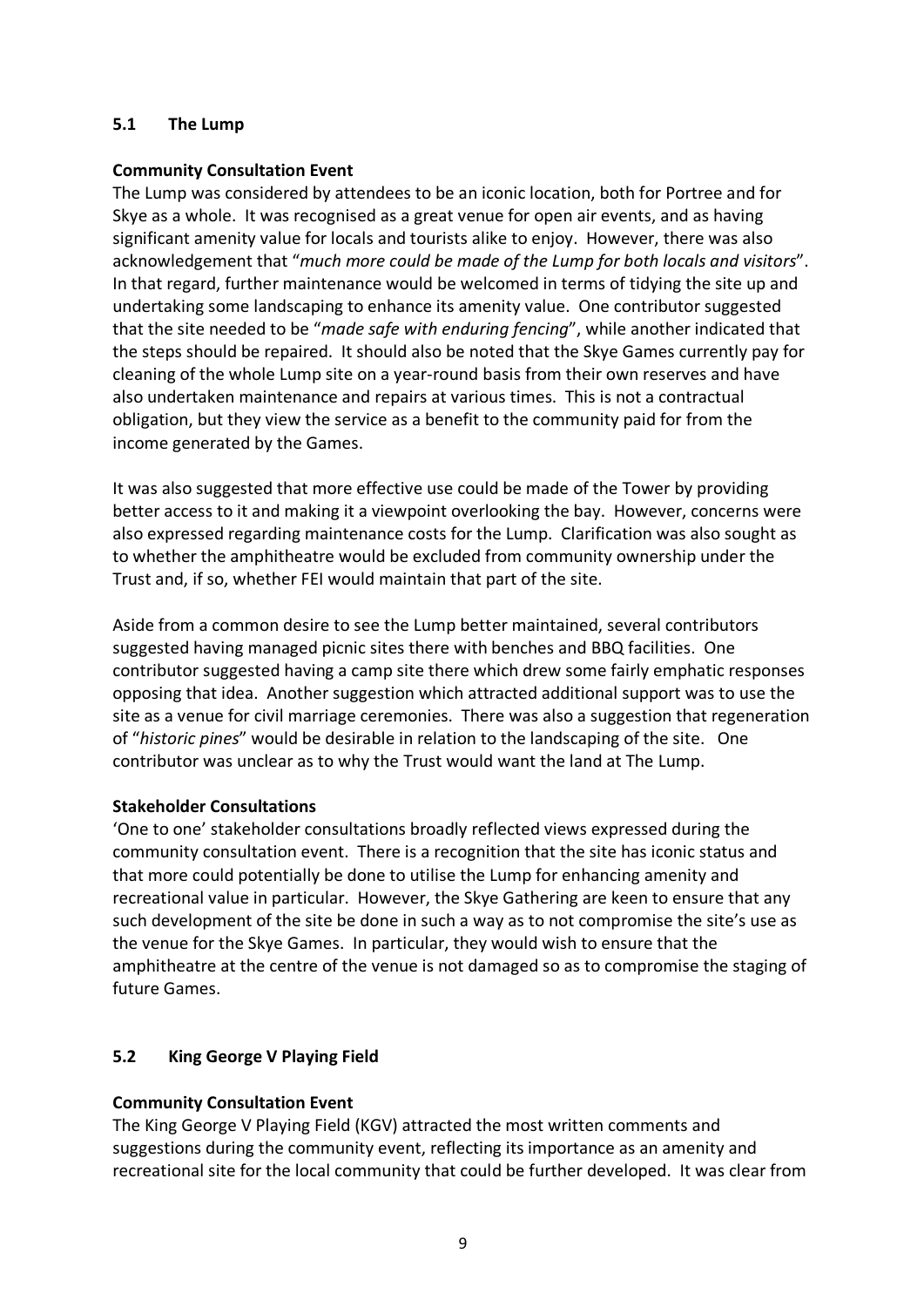responses that attendees viewed it as a significant greenspace which required to be maintained and protected from development that would detract from its recreational value to the community in particular. One contributor summed up that view with the comment that, "*[if] plans for housing at Home Farm go ahead green spaces such as this need to be protected and maintained*". It was equally clear that several contributors considered its current use and value to be compromised by a lack of adequate drainage for the site. Indeed, one contributor asserted that there was a "*serious drainage issue to address*".

A lack of play areas especially, but not exclusively, for young children was mentioned by several people in their comments, with the site being viewed as a location where such facilities could be developed. Specific suggestions in that regard included "*outdoor and*  indoor play areas [for] soft play"<sup>1</sup>, and an "adventure playground". It was also noted that existing play facilities on the KGV were unsuitable, with one contributor commenting that the "*broken old playpark [is] unsafe*" and another suggesting that it should be moved. Another contributor commented that the site is "*currently not pleasant for young children*".

Other suggestions related to enhancing the sporting facilities available on the site. These included creation of an "*athletics track*", a "*cycling track*", a "*trim fit track*", an "*all weather pitch*" and "*an outdoor gym*". There were also suggestions focussing on retaining and developing the amenity value of the field for the community by creating "*family areas & picnic areas*" and removing fencing. One contributor said that *"[the] pitch needs to stay – not just for sport but for community events*". In that regard, continuing to have use of the KGV as the site for the annual Agricultural Show was identified by two contributors as being of importance. One contributor suggested that "*the community centre be part of KGV development*". Another sought clarification as to whether "*the old swimming pool footprint [is] going to be included in any community decisions*?"

It should be noted that not all who contributed comments wished to see the KGV used for recreational or amenity purposes. One attendee suggested that the Playing Field would be a "*lovely site for flats!*". Another attendee suggested it could be a location for a "*car park*" and another suggested the site would be suitable for a "*supermarket*". It should also be noted that each of these suggestions were met with strong views to the contrary.

#### **Stakeholder Consultations**

Several groups mentioned the desirability of having an athletics track on the KGV. One consultee suggested that there was an opportunity for short distance running there. They noted that short distance running events for the Skye Games are held up at The Lump and considered this not to be ideal due to tight corners there which can lead to increased injuries. It was also thought that such a facility could be used extensively by the local schools.

There was also a desire to see more use made of the site as a venue for football, as was traditionally the case before the all-weather pitch was built at Portree High School. Several consultees suggested that playing on the all-weather pitch, rather than on grass, led to a

 $1$  It should be noted that Aros has recently opened a new soft play area which has received public funding, so provision of that type of facility has now increased in Portree.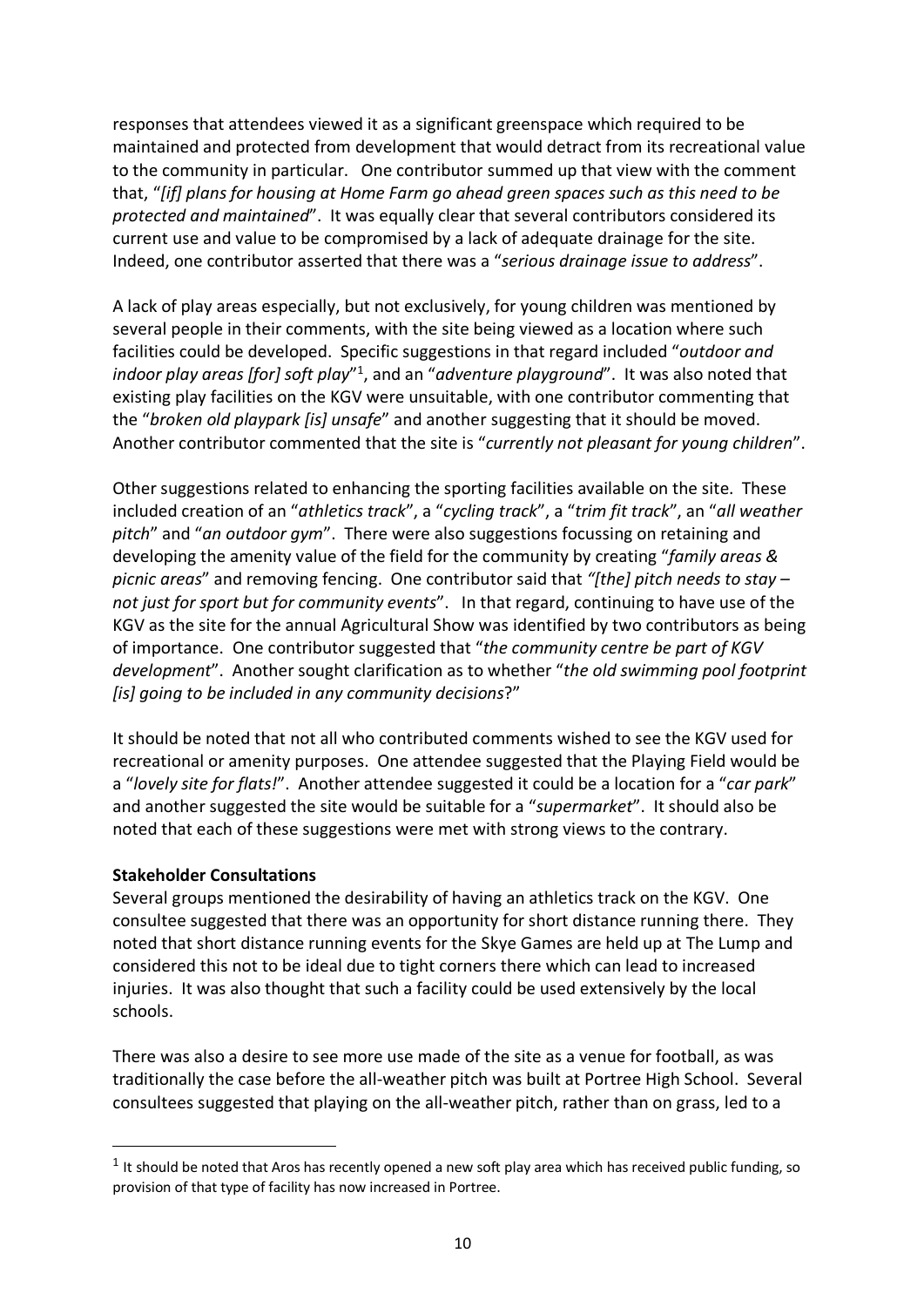greater number of injuries to joints. One consultee suggested that while this may have been the case with the earlier artificial pitches, the latest generation of pitches were less of an issue. One suggestion was to have a fixed pitch area maintained at a higher level. The site is also prized as the venue for Skye's annual Agricultural Show, a key event in the island's social calendar each summer and representatives of the organising committee stressed that they would wish to ensure continued access to the KGV in that regard.

There was also a widespread view that perceived drainage issues were compromising the capacity of the Playing Field to be used to best effect for the community. That appears to have led to some tensions following the staging of the Skye Live event there in 2016 which caused considerable damage to the KGV's surface. There have also apparently been some tensions in relation to the staging of the Agricultural Show in terms of damage to the ground. However, one suggested solution is to create a hard-standing area for some Show activities.

#### **5.3 Bayfield**

#### **Community Consultation Event**

The Bayfield site attracted the second highest number of comments and suggestions during the community consultation event. Several of these mirrored comments and suggestions made in relation to both the KGV and the Lump. For example, in relation to developing a "*kids play adventure/outdoor area*", an "*outdoor gym for adults, with cover*" and ensuring that Bayfield is retained as a greenspace in Portree. Other suggestions included "*keeping cycle access*" and developing an "*active cycle area in the area behind Tigh na Drochaid*", as well as having "*a covered seating area when raining*" and a "*BBQ area*". Others suggested recreational facilities for the site included "*a tennis court area*" and a "*squash court*". There was also a suggestion to "*link in with a Resource Centre [to create] a multi-age area*".

Several suggestions were also made in relation to developing built infrastructure that could potentially generate revenue for the community if the site came into community ownership. They included a "*camping site*" and "*facilities for a motorhomes service area*". The possibility of a "*2 tier parking structure in the parking area*" was also mooted. Ideas also focused on the scope to capitalise on the natural assets of the site with one attendee commenting "*Top site. Nature watching screens for the otter watchers*". Another suggestion was to create an "*oyster farm*".

A final distinct group of suggestions for the site were also linked to its amenity value, specifically regarding the development of walks linking the site to other parts of the village. One contributor suggested creating a "*linked circular walk around the village*". Another advocated "*a linked walk going towards Aros by shore*". In a similar vein, a further contributor suggested a "*shore walk below Aros to link up with Forestry walk at Braes road end*".

#### **Stakeholder Consultations**

As with the community consultation event, there was recognition on the part of stakeholders during 'one to one' consultations that Bayfield offered potential for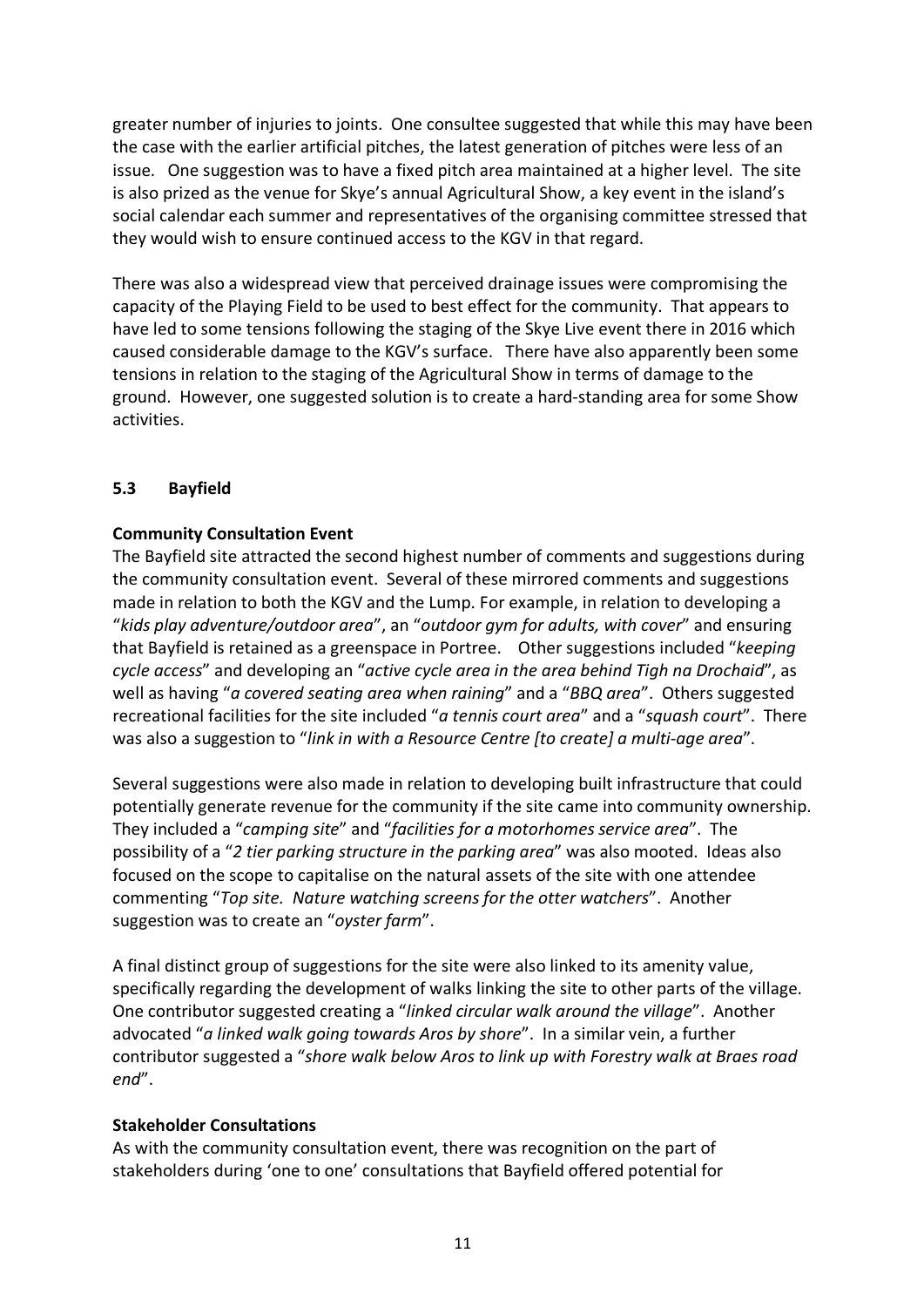development, both as a site for amenity and recreation and for income generation for wider community benefit. It was mentioned as a potential site for a toilet block and for a chemical toilet disposal facility for campervans in Portree.

#### **5.4 Sulaisiadar Common Grazing**

#### **Community Consultation Event**

There were relatively few comments made in relation to either Sulaisiadar Common Grazing or Pairc nan Laoch in comparison to the three other sites under consideration. Suggestions regarding the Common Grazing included planting "*deciduous trees*" and "*reserving most greenspace*". One attendee suggested establishing a "*mountain bike track*" and a "*small technical MTB/BMX section and longer endure loop(sic)"*.

#### **Stakeholder Consultations**

Discussions with crofters with a share in the common grazing at Sulaisiadar highlighted concerns over what community ownership would mean for existing rights and whether developments could be imposed upon them. Those present indicated that they were relatively amenable to possible developments of the land as long as they did not compromise their crofting interests. One crofter expressed a desire to put a small number of sheep back on the hill grazing. However, this is not currently a practical option because of the dilapidated nature of the fencing on the land. Several crofters indicated during discussions that they were open-minded about the potential for a woodland scheme on the land. However, they were also of the view that any such scheme would need to be located in the appropriately place so as not to take up too much of an already small area of common grazing. It was noted that creating a scheme on the higher ground would help to fence part of the hill. However, it was also suggested that the area immediately behind the school might be a more appropriate location and would more effectively facilitate the school's involvement for educational and wider community benefit.

Discussions with West Highland College UHI, which has a building adjacent to the common grazing and Pairc nan Laoch, indicated a willingness to explore options regarding developments of mutual benefit. In particular, the possibility of linking to a micro-hydro scheme on the common grazing to supply the college with renewable power was favourably looked upon.

#### **5.5 Other Issues**

#### **Stakeholder Consultations**

Other general issues reflect a desire within the community for particular types of provision without necessarily being aimed exclusively at one particular site of the five under consideration. For example – and as noted in the community consultation event – there is demand for some bike trails or tracks with Bayfield or Sulaisiadar Common Grazing potentially offering suitable sites in that regard. Similarly, the gymnastics club are looking for a building that would be suitable to have gymnastics sessions running on a regular basis, one large enough to have a fully sprung floor as well as storage for equipment. They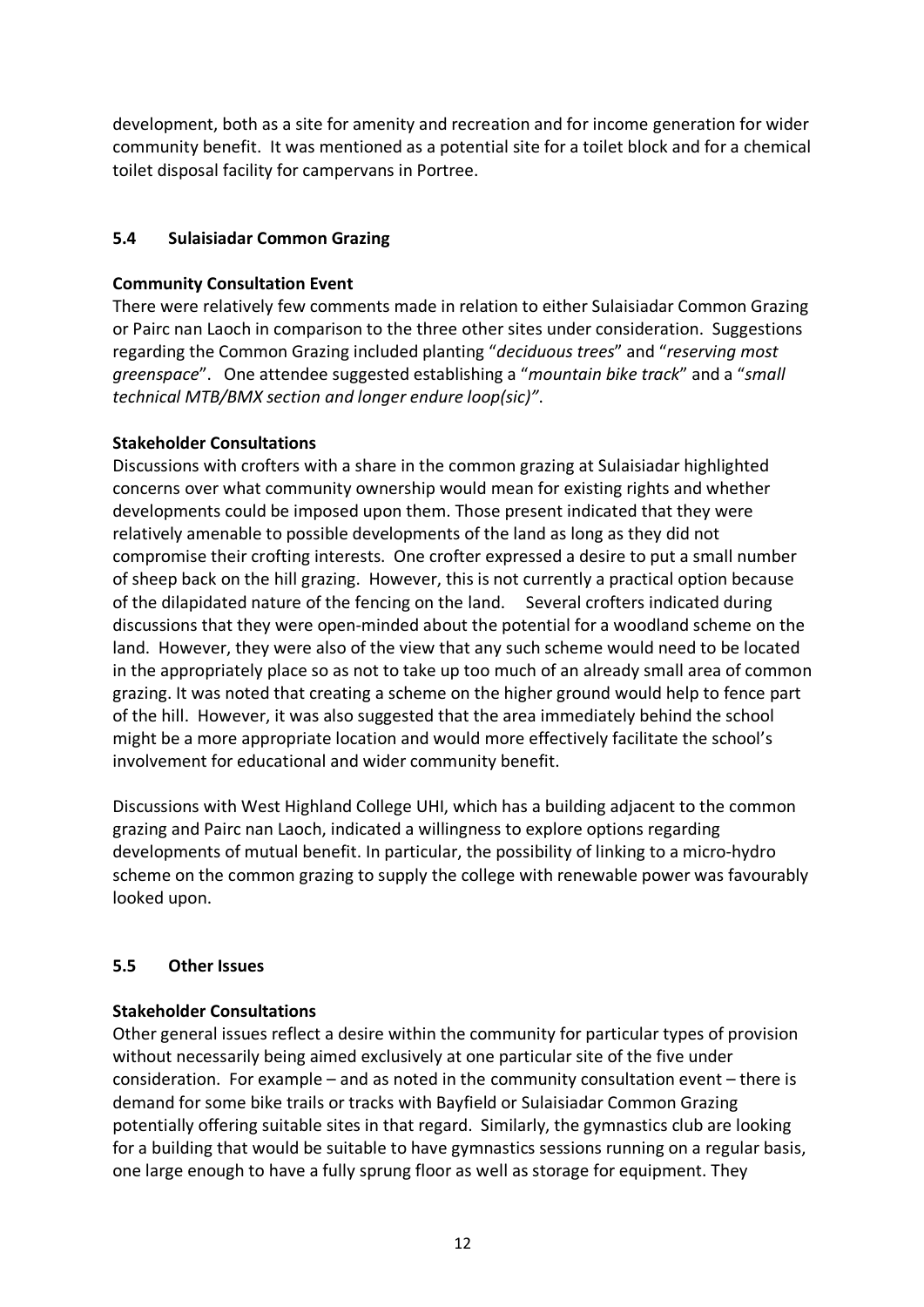currently run four sessions a week in the Fingal Centre but are limited in terms of storage space. The badminton club have said they would like a facility to play in as the Fingal Centre is busy and they often feel limited by the opening hours when they hold competitions.

#### **5.6 Portree and Braes Community Conversations Project**

The '*Portree and Braes Community Conversations'* project focused on a community-led set of discussions to examine ways to empower and build capacity within the community for wider community benefit. It collected views from within the community over a year between October 2015 and October 2016. Nine areas for development, organised into three topics, were identified by project participants. These three topics were '*community growth*', '*community networks'* and '*community facilities and places'*. All three topics are closely linked. However, project findings regarding '*community facilities and places'* are particularly relevant within the context of the current study.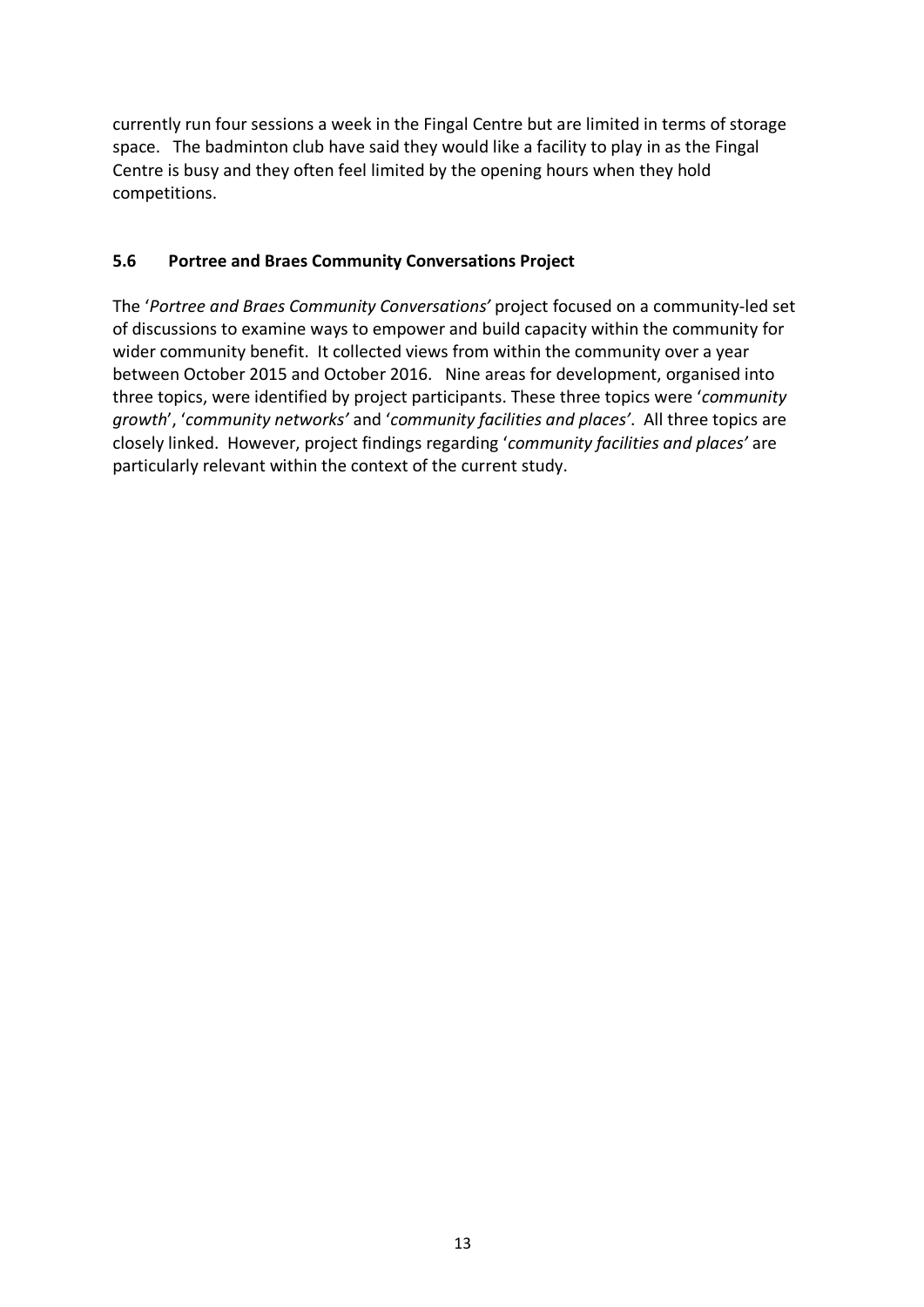Table 1 classifies underlying challenges and suggested solutions identified by participants in the project.

| Table 1: Community Facilities and Places - Challenges and Solutions |                                                        |  |  |  |  |  |
|---------------------------------------------------------------------|--------------------------------------------------------|--|--|--|--|--|
| LACK OF FACILITIES AND UNDER-USE OF FACILITIES                      |                                                        |  |  |  |  |  |
| <b>Challenges</b>                                                   | <b>Solutions</b>                                       |  |  |  |  |  |
| Shortage of indoor facilities, especially when                      | Increase the range of activities by building on        |  |  |  |  |  |
| weather is poor.                                                    | existing community and voluntary activity.             |  |  |  |  |  |
| Outdoor and indoor community spaces are under-                      | Develop more facilities and activities for families.   |  |  |  |  |  |
| used, either not being fit for purpose or meeting                   |                                                        |  |  |  |  |  |
| community need.                                                     |                                                        |  |  |  |  |  |
| Access to sports facilities restricted by age and time,             | Increase the provision of sports activities during the |  |  |  |  |  |
| and a lack of activities for young people during the                | weekend.                                               |  |  |  |  |  |
| weekend.                                                            |                                                        |  |  |  |  |  |
| Poor transport options restrict attendance of events                | Improved community/public transport e.g. later         |  |  |  |  |  |
| and activities, particularly for younger and older                  | buses after school to enable pupils to participate in  |  |  |  |  |  |
| people.                                                             | after-school activities.                               |  |  |  |  |  |
|                                                                     | LACK OF MAINTENANCE AND INVESTMENT                     |  |  |  |  |  |
| <b>Challenges</b>                                                   | <b>Solutions</b>                                       |  |  |  |  |  |
| For facilities to be sustainable more people need to                | Look at how tourists could contribute to help          |  |  |  |  |  |
| use them. However, conditions discourage/hamper                     | finance the maintenance of community places.           |  |  |  |  |  |
| use.                                                                |                                                        |  |  |  |  |  |
| No one organisation has responsibility for some                     | Consider diversifying usage to support sustainability. |  |  |  |  |  |
| outdoor facilities such as paths. As a result these                 |                                                        |  |  |  |  |  |
| are suffering from increased use and lack of                        |                                                        |  |  |  |  |  |
| maintenance.                                                        |                                                        |  |  |  |  |  |
|                                                                     | <b>INADEQUATE INFRASTRUCTURE</b>                       |  |  |  |  |  |
| <b>Challenges</b>                                                   | <b>Solutions</b>                                       |  |  |  |  |  |
| Between March and October the                                       | Seasonal overspill parking in Portree to cater for the |  |  |  |  |  |
| population in Skye and Lochalsh increases due to                    | influx of visitors. This would ease visitor pressure   |  |  |  |  |  |
| tourism. Facilities such as car parks, roads and paths,             | and help local residents and employees go about        |  |  |  |  |  |
| signs and toilets are not sufficient to meet demand                 | their business.                                        |  |  |  |  |  |
| and are deteriorating though additional use.                        |                                                        |  |  |  |  |  |
|                                                                     | Path from Portree to Braes would be great. It would    |  |  |  |  |  |
|                                                                     | also improve walker/cyclist safety.                    |  |  |  |  |  |
|                                                                     | Signs need to be accessible and legible. We need       |  |  |  |  |  |
|                                                                     | access to funding to maintain them, using a mixture    |  |  |  |  |  |
|                                                                     | of contractor and volunteer effort.                    |  |  |  |  |  |

Several common themes are discernible in both the consultations conducted for the current study and the '*Portree and Braes Community Conversations'* project discussed above. They include:

- The need for recreational space in general, and especially for younger children;
- The need to retain greenspace in general;
- Additional indoor and outdoor sports and recreational facilities;
- Better maintenance of key sites (e.g. The Lump and KGV);
- More amenity provision by developing places where people can play/picnic;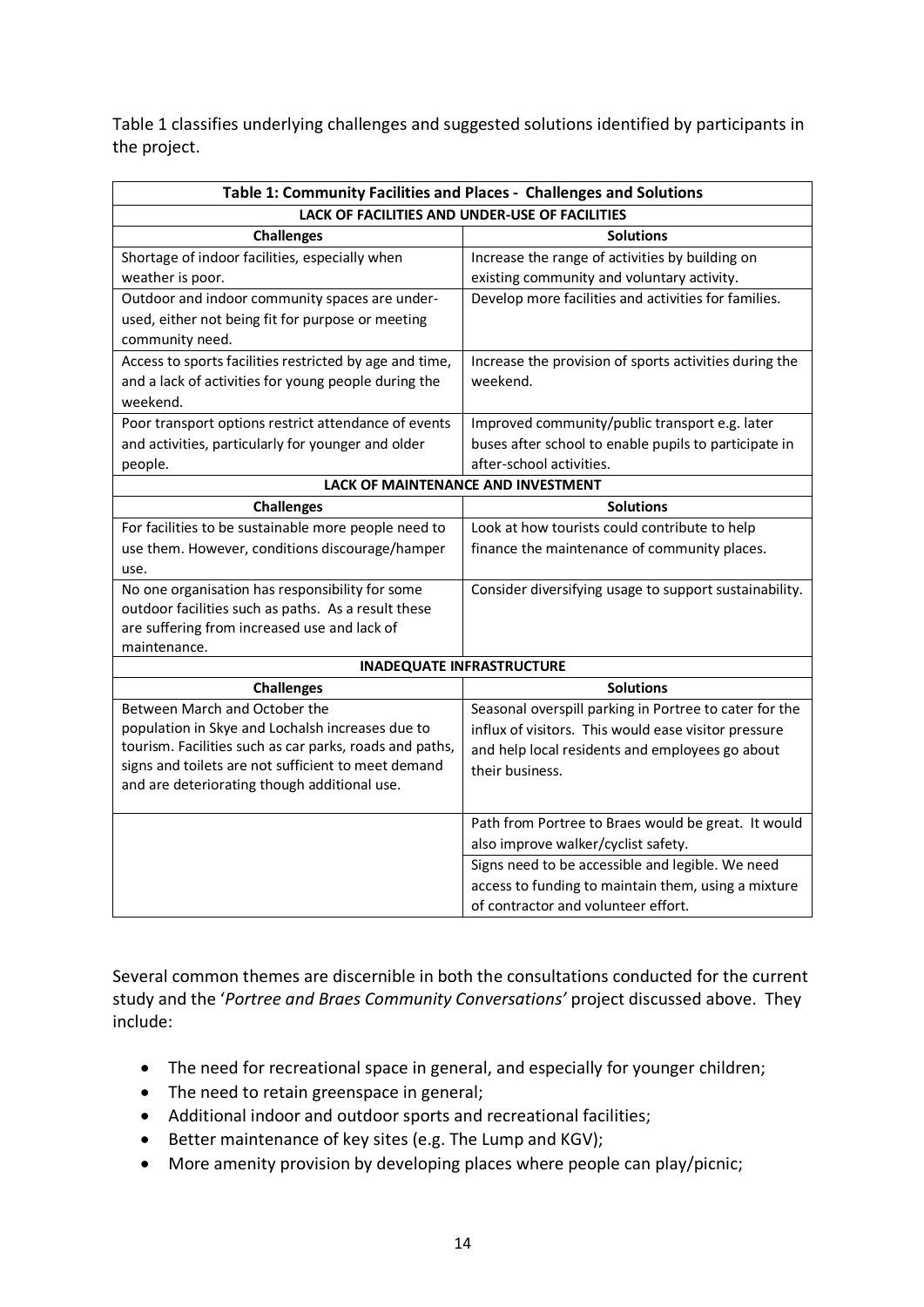- Establishing a joined-up network of properly maintained paths throughout Portree and Braes;
- Better infrastructure including improved parking and public toilets provision.

Although these are common themes expressed within the community, it does not necessarily follow that they are straightforward to achieve in practice. This is partly due to the range of different stakeholders who have an interest in, and influence over, how particular sites are managed and/or developed and to what ends. Within the context of the current study, key organisational stakeholders in that regard include the Highland Council, Highlife Highland, Sulaisiadar Common Grazing, Skye Gathering and Skye Highland Games. Each of these organisations has a direct interest in particular sites under consideration within the current study, in terms of either leasing, management/maintenance or other land tenure arrangements. Other representative organisations and/or clubs within the community also have interests in one or more of the sites. More generally, the community of Portree and Braes as a whole clearly has a stake in several of these sites for their general amenity and recreational value and the collective community benefits they currently provide and additional benefits they may include in the future.

#### **6. PBCT's Potential Roles as a Community Landowner**

Against the background noted in the paragraphs above two critical overarching issues require consideration. Firstly, the types of development roles that Portree and Braes Community Trust could play in relation to any or all of the sites under community ownership. An important underpinning argument in favour of community ownership of land and/or built assets is that it facilitates community empowerment through collective control of such assets, leading to the generation of a range of community benefits. Combinations of such benefits can be economic, social and/or environmental, depending on the nature of the particular assets. Desk research and our direct experience of working with community landlords elsewhere in the Highlands and Islands indicate that these organisations have three distinct but closely related development roles to play. These include *direct delivery*; *partnership;* and *enabling*.

The **direct delivery** role relates to situations where PBCT leads in developing and implementing projects because it is either appropriately or uniquely placed to do so. Such situations may be assessed against criteria such as:

- The project's **strategic scope** for generating income for community investment;
- PBCT's **eligibility** to attract external funding to develop and/or manage the project;
- PBCT's **capacity** to manage the project.

The **partnership** role relates to projects that PBCT may deliver in collaboration with public or private sector organisations, other community organisations, or private individuals. Relevant examples might include the renovation of existing paths networks or development of new recreational facilities; management of the KGV Playing Field or staging events at the Lump.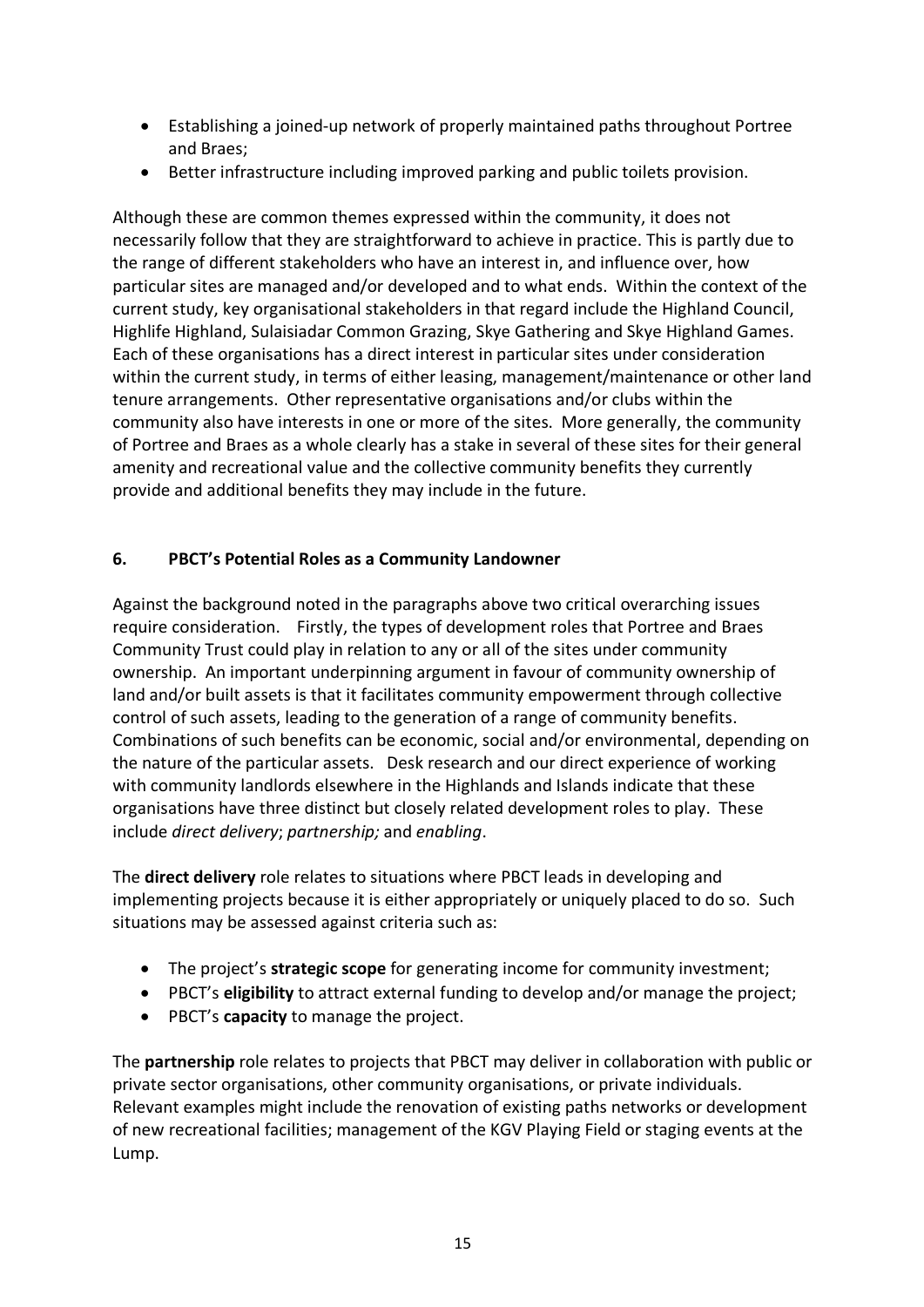The **enabling** role relates to ways in which PBCT can help facilitate the sustainability of the community through, for example, improving the amenity value of specific sites by enabling third parties to provide services of community benefit.

It is important to note that none of the above *direct delivery*, *partnership* and *enabling* roles are mutually exclusive, but are likely to depend upon:

- the type of developments under consideration;
- the sites where such developments are intended to be implemented;
- the disposition of particular stakeholders towards the developments being considered.

In turn, that brings into focus a second critical issue. Specifically, whether PBCT should aim to undertake a community buyout of all four sites under consideration or take a more selective approach by purchasing a smaller number of those being offered for sale by FEI. As noted earlier, there is considerable community demand for increased amenity and recreational space and associated facilities, together with a desire to retain existing greenspace and develop local infrastructure to enhance the sustainability of the area. The community consultation event in February demonstrated evident enthusiasm for developing several of the sites to meet community amenity and recreational needs in particular. There was also considerable goodwill expressed in relation to the Trust as a potential landlord of particular sites. That goodwill has also been a feature of the 'one to one' consultations. However, there has also been scepticism expressed in some of these consultations regarding both the Trust's capacity to manage developments as a community landlord and what some consultees view as a somewhat patchy record, particularly in relation to its forerunner organisation, Portree Area Community Trust (PACT), both in terms of communicating with other stakeholders and the wider community and in delivering on previously expressed objectives. At the same time, it was acknowledged that recent changes in the Trust's Board membership were likely to enhance the organisation's capacity to achieve its objectives.

Our discussions with FEI's representative indicate that the current landlord would be willing to consider selling specific sites to PBCT rather than only considering a single transaction involving all four sites under consideration; although the latter remains their preferred option. The Trust therefore needs to carefully consider whether it has the capacity to manage and develop all four sites under community ownership. The Trust must also consider whether it might be preferable to focus its attention on bringing particular sites into community ownership by prioritising sites in that regard; especially if agreement cannot be secured with key stakeholders that community ownership of particular sites is an acceptable option.

It is against the background of the findings from the consultation exercise and these wider issues that the next part of the report turns to consideration of development options for each of the four sites.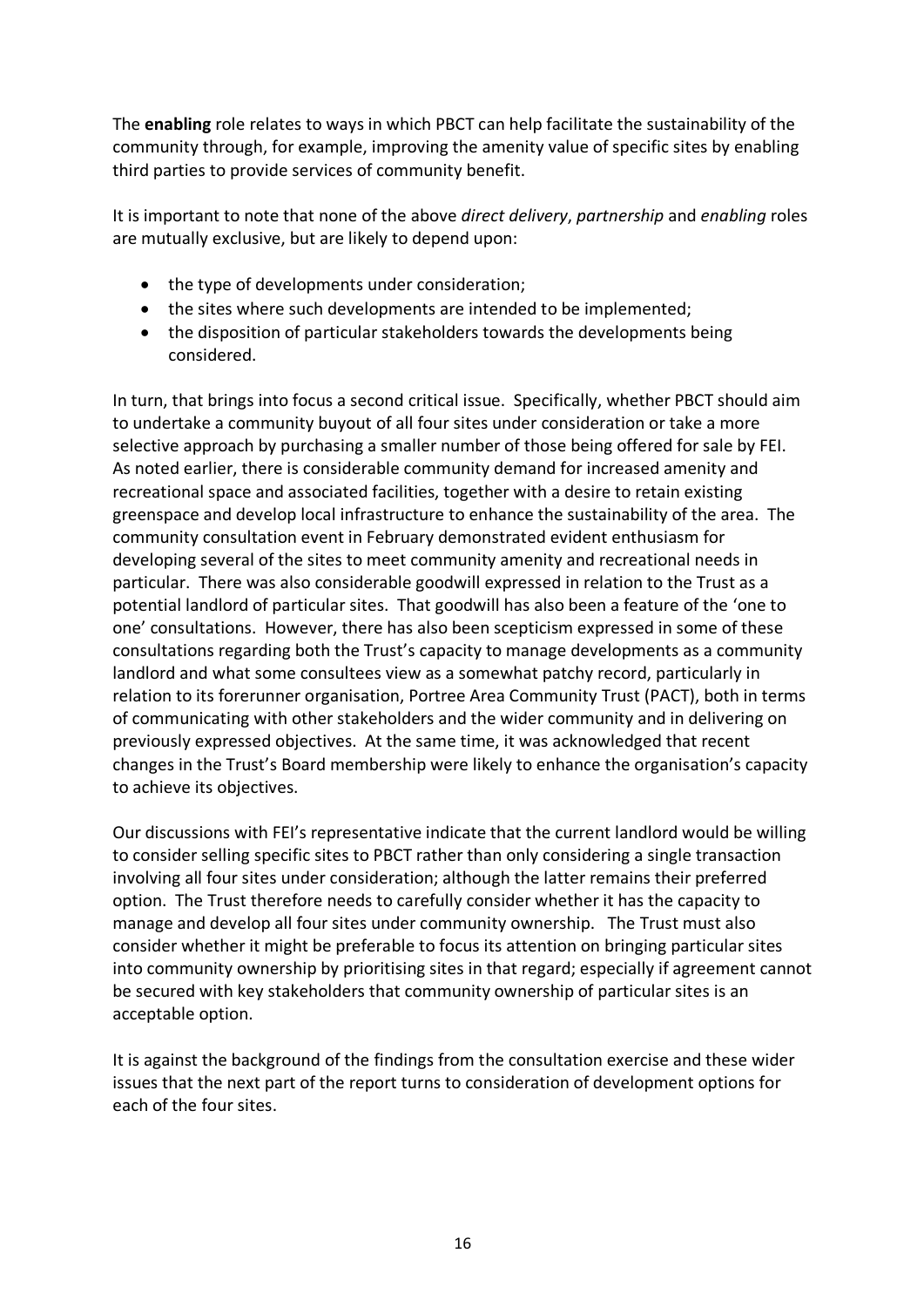#### **PART THREE: ANALYSIS OF DEVELOPMENT OPTIONS**

#### **7. Development Options**

The sites currently being offered by FEI for sale - the Lump, King George V Playing Field, Bayfield, and Sulaisiadar common grazing - are divided into 4 separate parcels which are spread out through Portree over a distance of more than a mile. The sites principally have amenity and recreational uses with the exception of Sulaisiadar common grazing which is used for rough grazing of livestock. The latter site is also distinctive in that it is subject to crofting legislation which provides the shareholders in the grazing with specific rights of tenure which are not available to the wider community. The fragmented nature of the sites for sale, their small size and existing uses mean that there are challenges to be faced in delivering a financially viable project under community ownership that would not be present if the land was consolidated into a single block. Each site, together with related financial opportunities, income, cost and any liabilities, has to be assessed on an individual basis. In contrast, a single, larger parcel of land would offer more opportunities for crossover between initiatives with potential for costs being minimised by sharing them. Despite these challenges, the sites collectively represent an important strategic asset for Portree and Braes. The following analysis covers the sites in a roughly east to west arc, starting with "the Lump" and finishing with the Sulaisiadar common grazing.

#### **8. The Lump**

Meall na h-Acairseid, otherwise known as "The Lump" is a promontory of land overlooking Portree Harbour with steep wooded banks dropping to the shore. Although only about 50m above sea level it provides excellent views and is a popular spot for visitors and locals for recreational use. It has a natural amphitheatre which hosts the Skye Highland Games annually in August and more recently, the Skye Live music festival in September. The amphitheatre was previously sold to the Skye Gathering who have leased it to Skye Highland Games. There is an occasional requirement to manage tree growth on the FEI-owned land to protect property below. The cost of the this has historically been shared between FEI and Skye Highland Games.

In addition to the amphitheatre there is a tower on the highest point known as the Apothecary's Tower with an internal steel staircase allowing the able-bodied to climb to the top and get excellent views. The Tower suffers from spray painted graffiti at ground level and it would appear that some of the cornice stones have been deliberately broken away from the top and are lying on the ground below. There is a network of footpaths running through and around the site, including one which is on the slopes below the level of the arena and which has a relatively recent wooden handrail on its lower side.

If the combined site were brought into the ownership of a community trust there are a number of ways in which it could be developed to maximise benefit to the local community and visitors while also retaining its essential character. These are:

a. **Increasing occasional events**. The existing use of the Lump for major events occurs in the mid to latter part of the tourist season. Minor events attracting smaller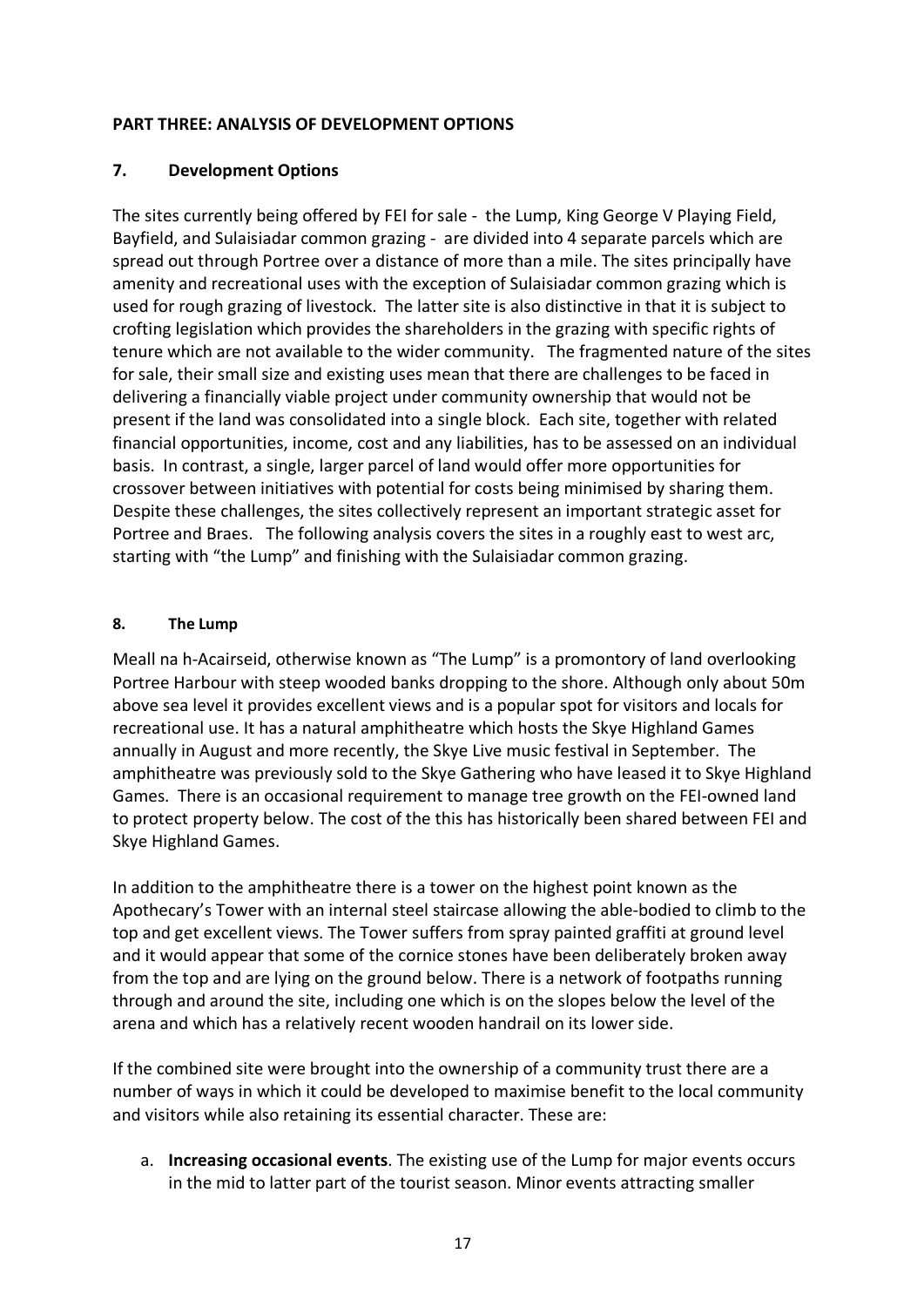numbers of attendees (e.g. local one-off arts events) could take place at almost any time without causing damage to the ground that would require recovery time. Additional major events could potentially take place if at least 6 weeks were allowed between events to allow time for trampled grass to recover. A key consideration in developing a programme of occasional events is to ensure that the condition of the grass is not compromised for the Highland Games, for which a good quality surface is extremely important.

It would be logical as a first step to trial only 1 major event early in the season to assess the level of management required and impact upon later season activities. Temporary protective matting could be used in high impact areas to minimise damage and enhance recovery times. Increased usage of the site would potentially allow for investment in the facilities there, which would enhance the delivery of events by all users. An additional event could yield a rental income from the events' promoters or could be run by PBCT as a fundraising as well as a community social event. A single major event could raise something in the order of £3000 which could then be used to cover insurance and basic maintenance costs.

- b. **Provide a permanent electricity supply**. The hum of generators is a common sound at occasional outdoor events. While people accept this, a permanent grid-connected supply definitely improves the experience. It would remove the time and costs associated with generator hire and installation and also remove a potential safety and pollution risk from fuel handling activities. The provision of an electricity supply would also open up other development opportunities as discussed below.
- c. **Small-scale catering.** Outdoor recreational areas often have food and drink provision in the form of a small hut, cabin or ice-cream van. There could be the potential for this at the Lump but it would depend on public acceptance of the idea and PBCT would need to be aware of possible concerns over displacement from other cafes etc in the village. If, on consultation, no such concerns were expressed the best way to operate this would be for a concession to be granted to a private operator who would pay a rent for the privilege.
- d. **Access Improvements.** Access to the Lump is currently reasonable but improvements could be made for people with mobility issues. Some parts of paths are muddy from long term leaf litter and are narrower and have steeper gradients than recommended for the less physically able. Situated adjacent to the heart of the village proposed access improvements by PBCT would have a strong chance of attracting public funding. The supply of electricity on-site would also offer the opportunity to light the paths at night. Dark, wooded places tend to be unappealing. Lighting can make them more appealing, visible and safe. Modern LED lights use much less electricity than older types and modern systems are far better designed to project light downwards and reduce light pollution. A well-designed system on wellmaintained paths could make the Lump a popular recreational area in the evening as well as during the daytime. In the peak summer months from mid-May until early August there would be little need for the system but it could prove of real benefit to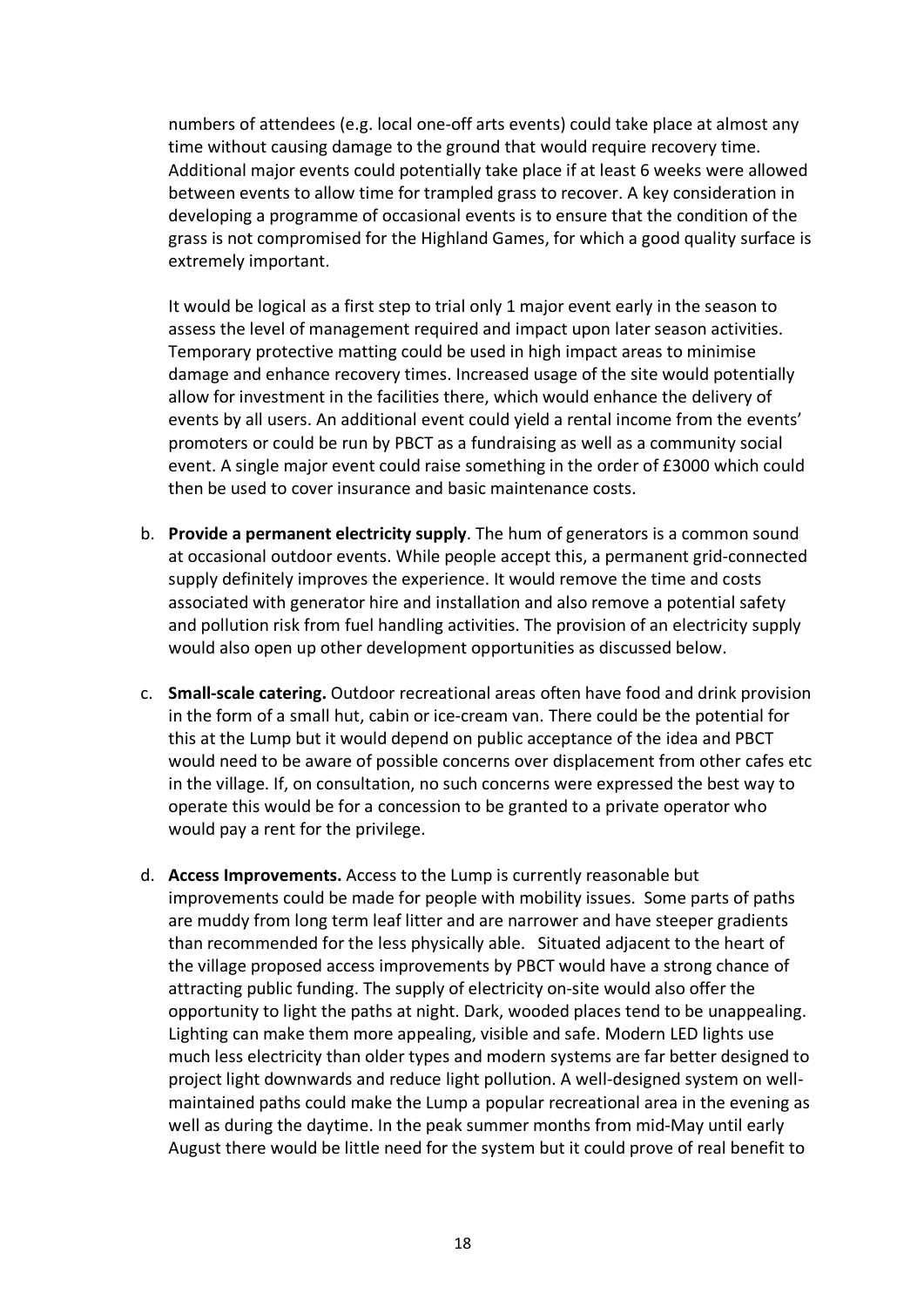visitors in the shoulder months and to locals all year round (even if running costs determined a restricted lighting schedule).

e. **Tower Improvements.** As noted above, the tower provides an excellent viewing platform but suffers from graffiti and vandalism. This tends to happen where there is a lack of a sense of community ownership (in the widest sense of the concept) and the location is not well frequented (particularly at night). Cutting back the undergrowth close to the tower, removing the existing graffiti and repairing the existing masonry damage will be positive steps. Sensitive lighting of the tower may also help to discourage further vandalism.

#### **9. Bayfield**

The site of an existing shed and two larger parcels of land are available for PBCT to purchase in Bayfield. The shed is currently under lease to a private individual and yields a rent of £500/yr. This would provide a modest but nevertheless useful income to PBCT. The Trust could either seek to re-let the building or re-use it for its own purposes, such as storage of tools and equipment in the event of the tenant relinquishing the lease at a future point.

The first of the larger parcels of land is the area between the existing public car park and the shore stretching from the boat laydown area in the east to the former Scottish Water plant in the west over a distance of about 100m. The valuation report estimates this area to be roughly 3975m<sup>2</sup> and notes that it could potentially be used to extend the parking area or to provide toilet facilities, while noting also that waste would need to be pumped back to the main sewer. PBCT have already carried out some work in this area by removing scrub that was encroaching on the view, grassing over the ground and installing a number of picnic tables, contributing to the improvement of greenspace in the area. Purchasing the site would enable PBCT to secure future community control over this valuable amenity asset. As an alternative to creating a few more parking spaces there is potential for development of several campervan hook-ups on this ground as it is wide enough to accommodate vans. Although only electricity could be provided, such a service would be appreciated by campervan users looking to recharge batteries and use high energy items such as heaters and microwaves. The view from the grass would be better than that from the car park with more available space than if parked side by side in the parking spaces. The provision of pitches requiring access where there are existing parking spaces would lead to the loss of those spaces. However, there are no parking spaces at the entry point to the main car park and entry to the grassed area could be created using a dropped kerb.

There appears to be a high level of stone/rubble in the ground which can be seen through the grass so it may be able to support the weight of vehicles. If not, pitches could be created using terram geotextile and type 1 aggregate or alternatively cellular matting that can be laid flush with the surface. Campervan owners will pay £4-5/night extra for hook-up provision. Therefore, if the Highland Council were to charge for parking overnight in Bayfield an additional premium could be added to this. If they do not plan to charge, it would take much longer to recover costs with charges limited to £4-5/night.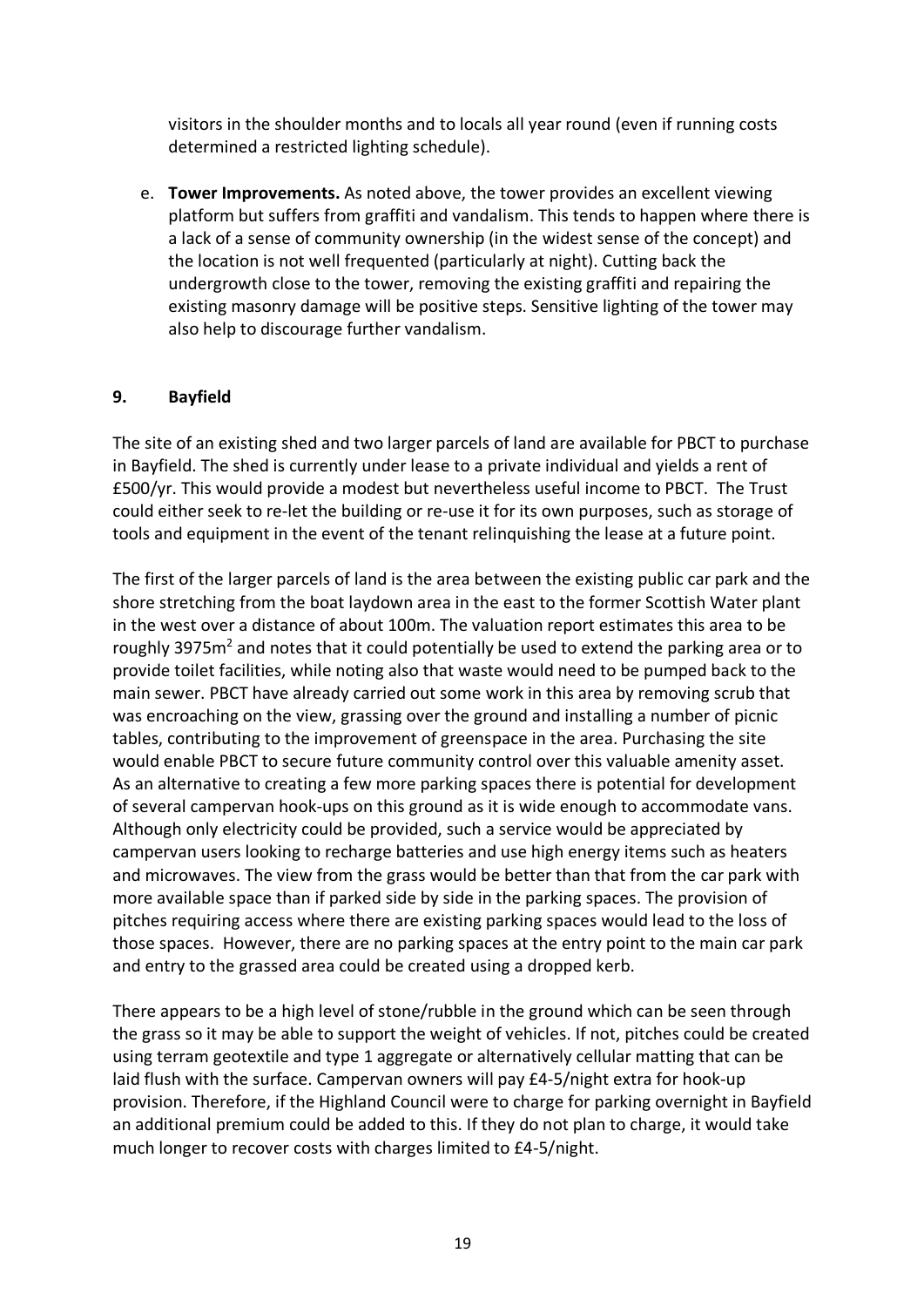Booking can be managed through the Freetobook<sup>2</sup> website which provides a booking service free of charge unless additional extras are requested. The basic service is adequate for camper provision and signage on site could allow for booking on arrival using a mobile phone at quieter times of year. Very occasionally there can be problems with the electricity supply tripping (one of our team has experience of this occurring once in 2 years' operating a small site in Harris). An arrangement could be made for a local electrician to be on call to enable a quick resolution of problems.

Provision of campervan hook-ups would not completely rectify the problem of a lack of campsite provision in the area. However, such provision is being encouraged by Skye Connect, who are including a bid to the Rural Tourism Infrastructure Fund on behalf of the Trust for such a project. Such a development will provide a modest level of service whilst also generating some income for PBCT. At the time of writing this report there is a possibility of developing pitches on the site of the former squash/tennis courts, an option which is supported by the Portree Parking Study and would have the potential to generate significantly more income. If that bid is successful it would make sense to prioritise that option. However, it would also open up the possibility of creating the additional hook-ups on the amenity ground, enabling users to also access water, toilet and shower facilities if these are included on the former squash court site.

The second area of land offered for sale in Bayfield is about 100m further west of the above site. It consists of a wooded area with a path running through it to the bridge over the river at Bridge Road where PBCT recently improved the set of steps up to road level. The valuation report estimated this area to be approximately 4050m<sup>2</sup>. The report notes that the characteristics of the site limit its use to amenity functions. That is not necessarily a disadvantage given that a desire to safeguard existing greenspace for community benefit is an overarching aim of community ownership of sites offered for sale. PBCT favour using the area for some form of outdoor adventure facility for young children. This would be a good use of the space given the lack of a suitable facility elsewhere in the village and the desire to retain and enhance greenspace. The location is suitably well-defined and of a size to allow a little exploration within limits. Following purchase of the site PBCT aims to develop a project to deliver such a facility through its Youth Outdoors Facilities sub-group.

The site lies next to the old squash and tennis courts which as noted above has been mooted as a possibility for future campervan, toilet and shower provision. If this were to happen the availability of the amenity ground will provide added value to any development taking place adjacent to it.

#### **10. King George V Playing Field**

The playing field extends to 2.91ha (7.20 acres) and is leased to Highland Council on a 99 year lease from Whitsunday 1949 at a rent of £10/annum. The field is currently managed by Highlife Highland who give a budget to Highland Council for maintenance services across all pitches. Therefore, it is not possible to identify a specific maintenance cost for the KGV. It is

 <sup>2</sup> https://en.freetobook.com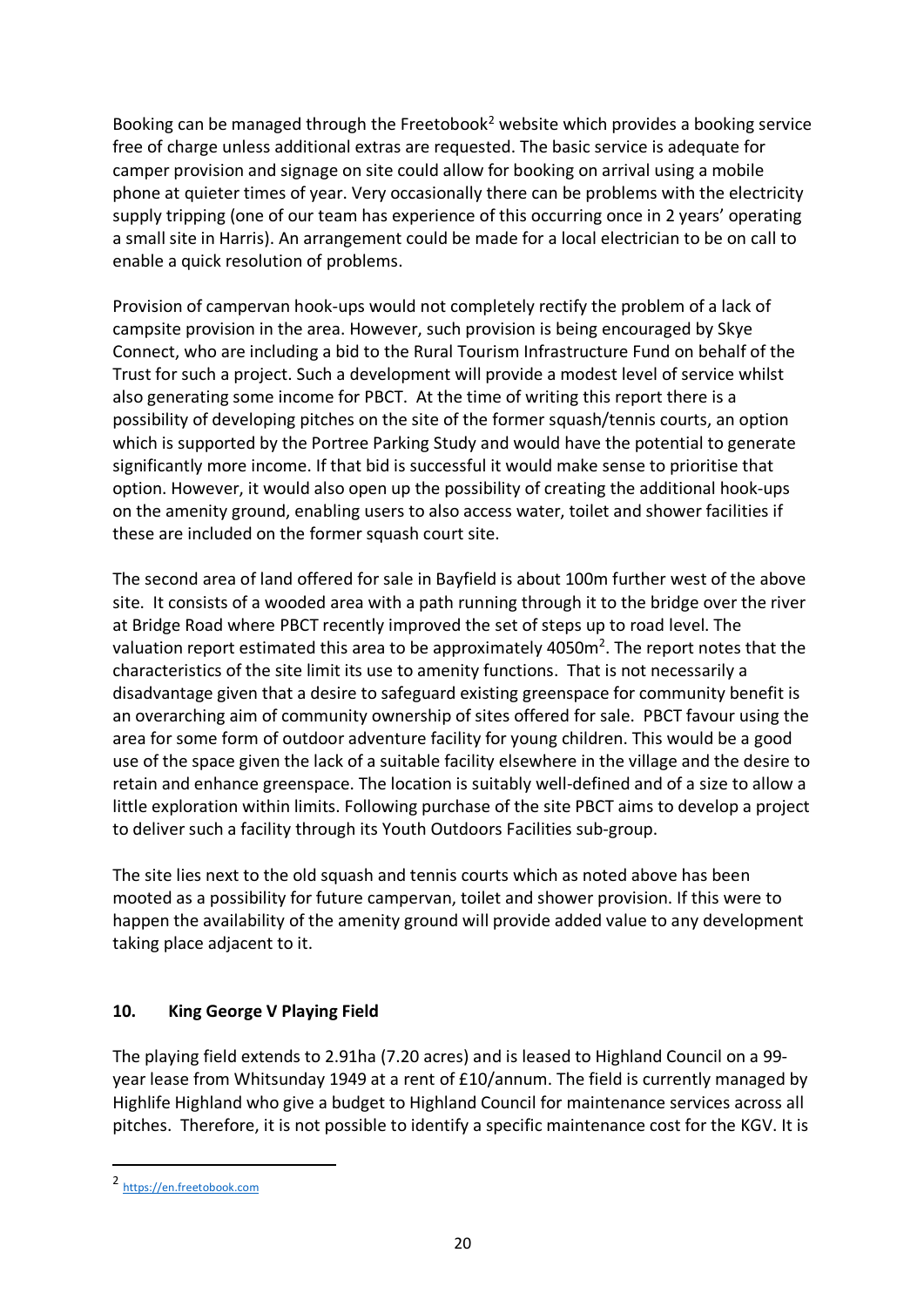surrounded on 3 sides by a modern green security fence installed by Highland Council and on the north side by older security fencing that passes through the scrub/trees on the bank above the field.

The field was formerly used for both shinty and football matches until Skye Camanachd moved to their present home. The remnants of several sets of goalposts are clearly visible on the edges of the field, along with pieces of plastic and other rubbish in the shelter of the trees. The deteriorating drainage situation of the field has led to the cessation of organised football activities on the pitch with teams now playing instead on the all-weather pitch at Portree High School.

It is noted that historically the playing field has had problems with drainage due to the nature of the soil on site. Improvements including slit drains and regular spiking of the surface were made previously with the assistance of the Sports Turf Research Institute and considerable new drainage was installed as part of the new secondary school project. While significant expenditure has been made underground, less has been made on the playing surface. A combination of the departure of Skye Camanachd, the transition from Skye and Lochalsh District Council to Highland Council, and budgetary cuts linked to austerity mean that the pitch is no longer spiked and the maintenance regime is limited to grass cutting approximately every 2 weeks from May to September. It is possible that the surface layer has become puddled, impeding the drainage of water from the surface to the drains below. There has also been some settlement of the surface over the lines of the new drains, resulting in an uneven surface.

The field still hosts the annual Skye Agricultural Show. It has also hosted Skye Live on one occasion but is unlikely to do so again, following damage to the ground during and after the event.

The leased area includes a children's play park adjacent to the sports field. The equipment is reasonably modern although the park is showing signs of wear and tear. Participants at the community consultation event were of the opinion that the existing play park was unsuitable for young children in terms of the equipment available and also because it was allegedly a location for anti-social behaviour. Consultees were also critical of the lack of a suitable park where families could go together for a picnic in good weather. In short, the KGV in its current condition does not constitute a "*High quality, accessible, fit for purpose open space…"* as desired in Highland Council's local plan.

Potential improvements to the King George V playing field could include the following:

- 1. **Define pitch and improve pitch management.** One consultee pointed out that, given the size of the field, the marked area of a pitch has been moveable, with the result that the field is part pitch and part amenity area at any given time. If the pitch was clearly defined a higher level of maintenance regime could potentially be applied to it with a lower level regime elsewhere.
- 2. **Improve drainage and surface**. It is recognised locally that this is a fundamental issue that needs to be addressed if the field is to be suitable for sports club activities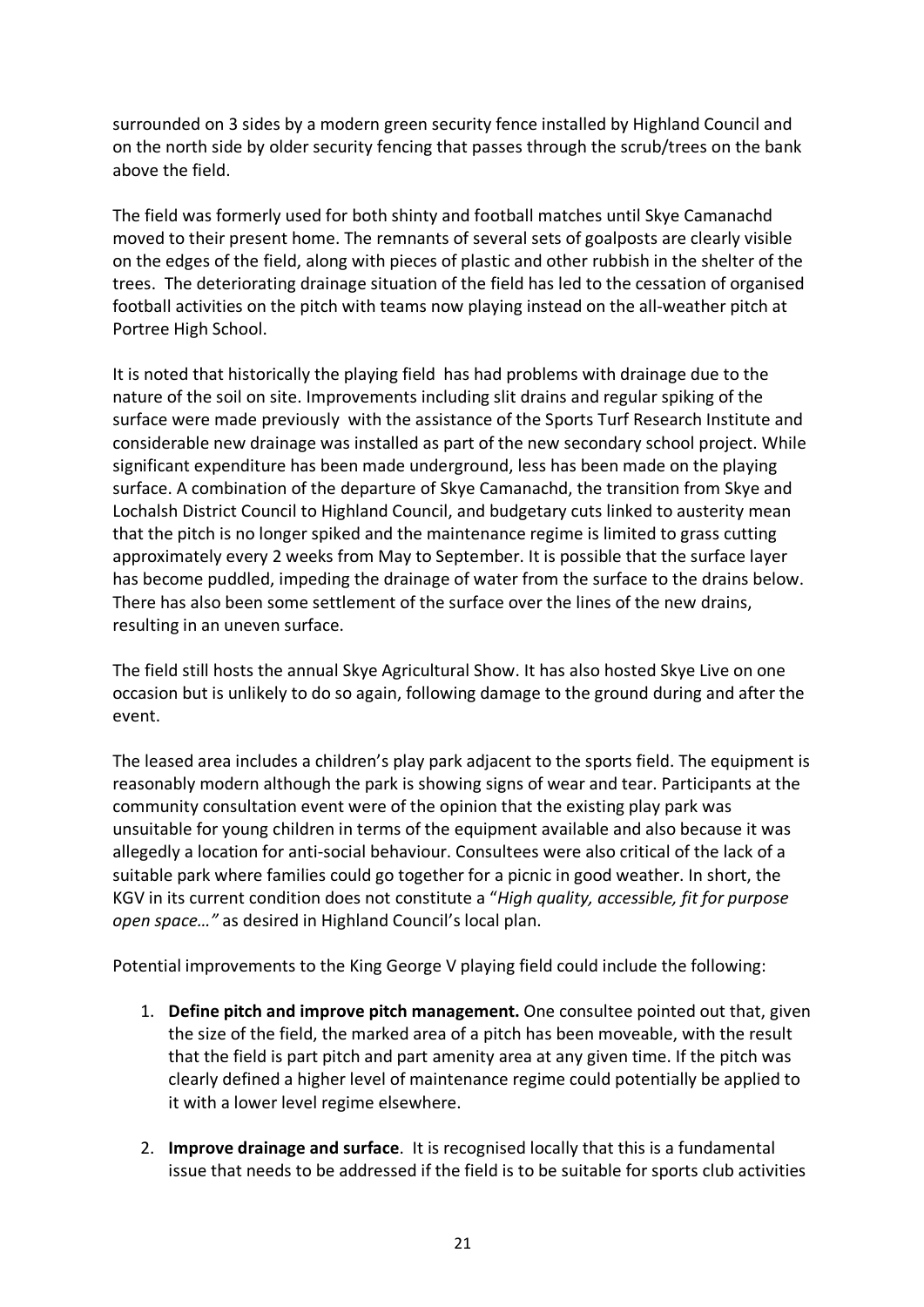again. The range of views expressed among consultees on the exact nature of the problem highlights the need for a careful approach to seeking to remedy the situation. In the first instance trialling surface spiking would be a positive step. If this does not improve the situation consideration could then be given to more complex and expensive drainage solutions. Destoning and the importation of additional soil was considered at the time of the school project but was not implemented. This could be an option for future consideration.

- 3. **Provide a hard standing** for agricultural show and other use. This would provide a defined area for access and livestock pens and would minimise the impact of activities on neighbouring grassed areas.
- 4. **Create a family-friendly park area**. Using part of the site for this purpose would be possible without preventing continued use for football as the grassed area is significantly larger than a single pitch. The area adjacent to the former swimming pool may be a good location for this as it is close to the entry to the park and the Portree English-medium Nursery building. A scattered planting of trees and shrubs with some benches and tables could create a very family-friendly location.

The last suggestion in particular will require considerable thought, discussion and consultation with the local community to ensure that the field is developed in a way which truly benefits the community. The need for interested parties to agree on just how big an area is still required for sporting activities will be fundamental to this.

As noted already the key challenge in taking on areas of amenity value is considering long term sustainability when there are few income-generating opportunities. That task is beyond the scope of the brief for this exercise but it is clear from walking round the KGV that the site of the former swimming pool immediately adjacent to the playing field is strategically very important. Acquiring this ground from Highland Council could offer PBCT the opportunity to generate revenue that is not possible to achieve from the KGV playing field itself.

The position, size and accessibility of the site are such that it would make a very good location for campervans, helping to relieve pressure on parking issues elsewhere in the village. There will already be water and electricity services to the site enabling these services to be installed for perhaps 8 to 10 pitches without great difficulty. The trees and bank around the site provide a level of screening that could be further enhanced with some selective planting. Being close to the community centre, there would be an opportunity for PBCT to work with the community centre to provide toilet and shower facilities for site users with an agreement on sharing revenues. Out of hours access could be provided to the community centre facilities via a keypad or card entry system. The West Harris Trust operates this kind of system at its new community facility in Horgabost, Harris. A conservative occupancy rate of 50% of 8 pitches for 180 days at £20/night would yield £14,400 in gross revenue.

The KGV is a strategic asset at the heart of the village alongside other strategic assets such as the community centre and former swimming pool site. The discussion above and the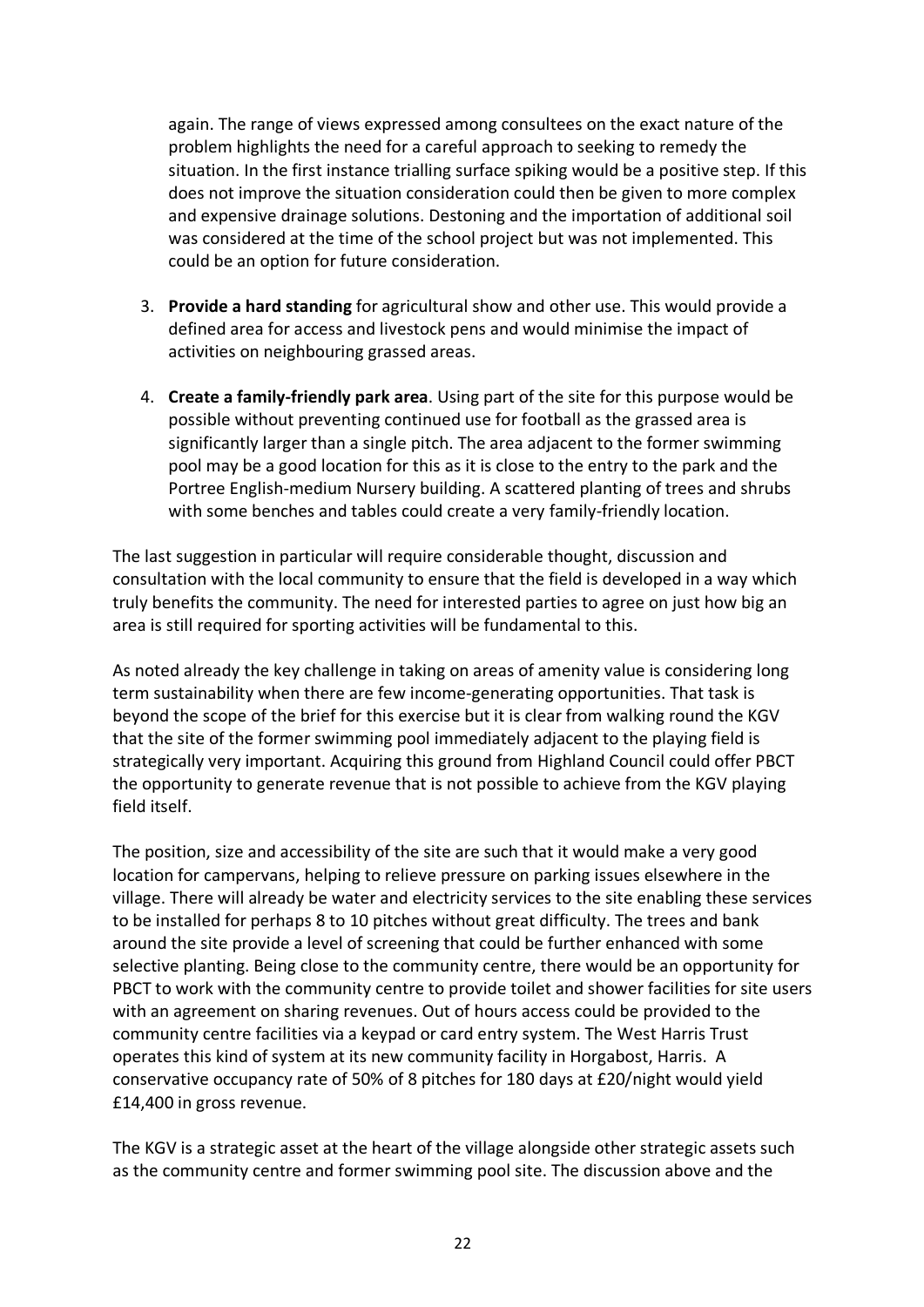strong interest in the site evidenced during the consultation process demonstrate its importance to the local community and the wide range of stakeholders with an interest in its future. Furthermore, the presence (and current closure of) the community centre and the old swimming pool site highlight both challenges and opportunities for the community. In these circumstances it would seem that the best option would be to carry out a more detailed study and consultation process into this immediate area to develop an agreed community plan for its future development. PBCT could play an important role in convening a working group of local and public sector interests to take forward a community-led process.

#### *Future Management of KGV*

The purchase of the playing field will not, of itself, result in an immediate change of management of the area, due to it being leased to Highland Council until 2048. Therefore, future management and development of the KGV will need to be agreed with Highland Council prior to purchase. Potential options include:

- 1. **Maintain current management approach**. This would be the simplest option but would not deliver the benefits that could come through community ownership and there would therefore be no value in a community purchase.
- 2. **PBCT to assume management**. This would involve HC renouncing the lease and responsibility for maintenance and development of the filed passing to PBCT. HLH have said that there are some instances of sports clubs purchasing their pitches in the past from the Council with successful outcomes. Community groups are often able to give more attention to detail in caring for the pitch and their level of ambition rises with ownership and control. A key issue to be addressed would be that of the cost of future pitch maintenance and how it was funded. Even if HC were willing in the first instance to provide an annual grant to assist with this work there would be no guarantee that it would do so in the future. In an age of austerity, it would be unlikely that any formal long-term commitment could be given by HC.
- 3. **HC to retain a lease over a smaller defined pitch area and PBCT to manage the rest of the field**. This would leave responsibility for pitch maintenance in the hands of HC and avoid the risk of PBCT being left without funds to maintain a pitch in the future. However, this would then leave open to question whether any significant improvements would be possible to the playing surface in the near future.

Consultees were supportive of the potential for community ownership and management of the KGV to deliver real benefits for the local community. Therefore, it is recommended that if PBCT wishes to pursue a purchase from FEI, that it engages in detailed discussions with HC regarding potential future support if PBCT were to take on management of the area.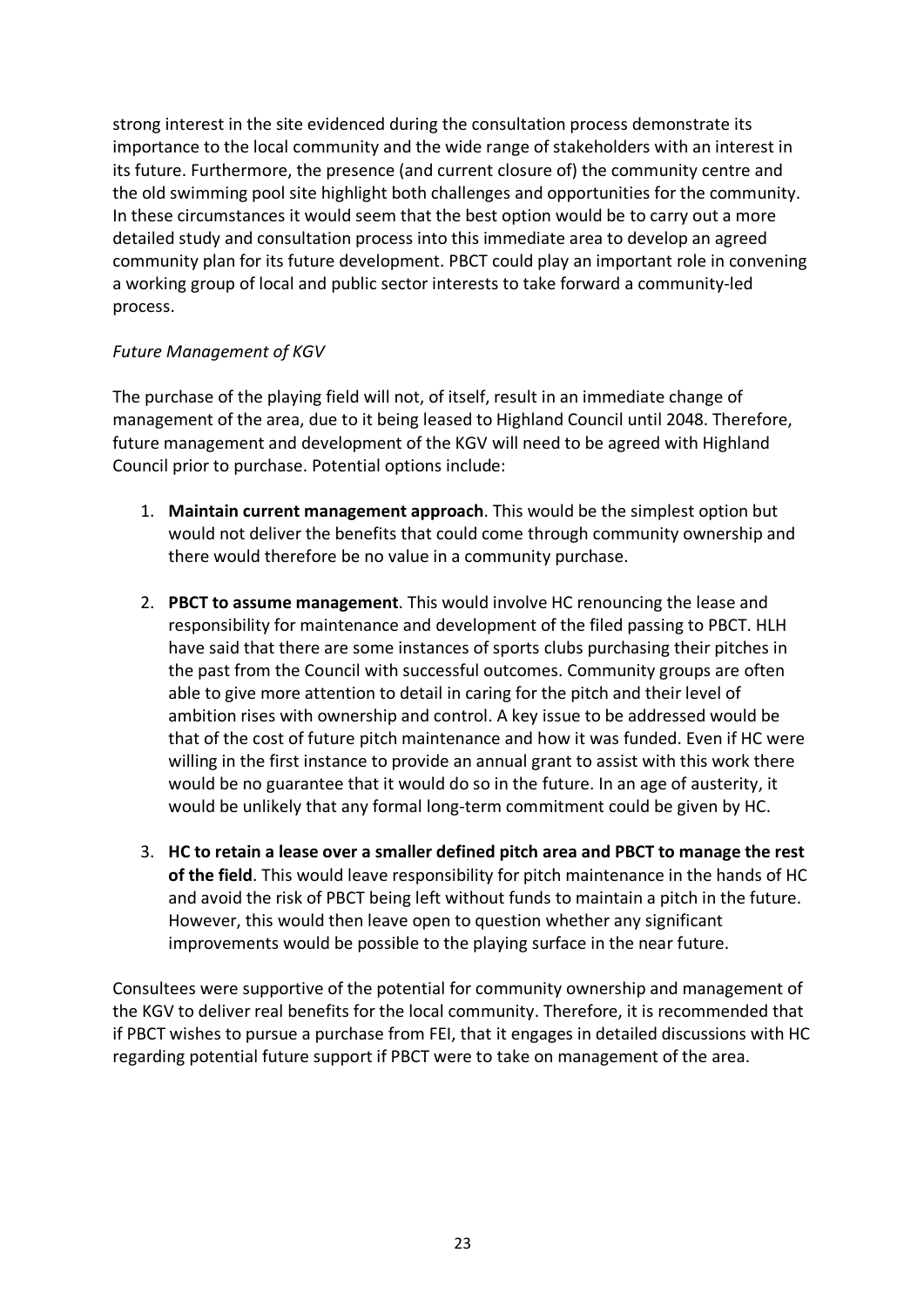#### **11. Sulaisiadar Common Grazing**

The common grazing lies on the western side of Portree. A narrow strip of land runs from immediately behind the new Portree Gaelic School up to the eastern edge of Pairc nan Laoch where it opens out above the northern edge of the shinty pitch following the Lon na h-Atha burn as its western boundary. The remnants of a former steel fence indicate the southern boundary of the common grazing about 800m up the hill. The OS 1:25000 mapping identifies the neighbouring landowner as the Forestry Commission. The valuation report estimates the area to be 23.83ha (58.88 acres).

#### *Community Ownership & Crofting Tenure*

Land that is in crofting tenure is effectively in day to day control of the crofting tenants and not the landlord. The tenants enjoy secure tenure over their crofts and common grazing and are free to go about their livestock rearing activities without hindrance. A side-effect of this is that there are no private purchasers looking to buy croft land as the cost of ownership is generally greater than the cost of administration and ownership brings only limited benefits in terms of occupancy e.g. sporting rights.

Under Part 3 of the Land Reform (Scotland) Act 2003 crofting communities have the right to purchase their land themselves. This can be done by forming a crofting community body either as a company limited by guarantee, a Scottish Charitable Incorporated Organisation or a Community Benefit Society. The community body must have a minimum of 10 members, of which 75% must be members of the crofting community (which includes croft tenants and other members of the community). The Scottish Ministers will approve an application to buy if they are satisfied that the crofting community body is in the appropriate form, the land is eligible croft land, the body has formally taken a decision to purchase and the purchase would be in the public interest. It is worth noting that theoretically at some point in the future the croft tenants and others from Sulaisiadar could seek to buy out the common grazing from a wider community landlord using this measure. It is also theoretically possible for a crofter or crofters to seek apportionment(s) of the common grazing and then purchase that land if it is contiguous to an existing croft boundary. This is less likely under revised legislation which now time limits apportionments to a maximum of 15 years to prevent the loss of common grazing where a historic use of an apportionment is no longer practised. Crofters have to clearly demonstrate that they have an actual need for the land that they wish to apportion. If a single crofter were to submit an application for an apportionment it is likely that other crofters would object, given the negative impacts that the loss of a piece of ground would have on an already small common grazing.

Under community ownership the rights of individual crofters and grazing committees are exactly the same as under private ownership. No rights to secure tenancies and freedom to carry out livestock rearing activities are lost. The benefits that can arise from community ownership are several-fold:

• Administrative procedures carried out locally can be more efficient than those from a remote landlord or landlord's agent and it can be easier to identify the correct person to approach;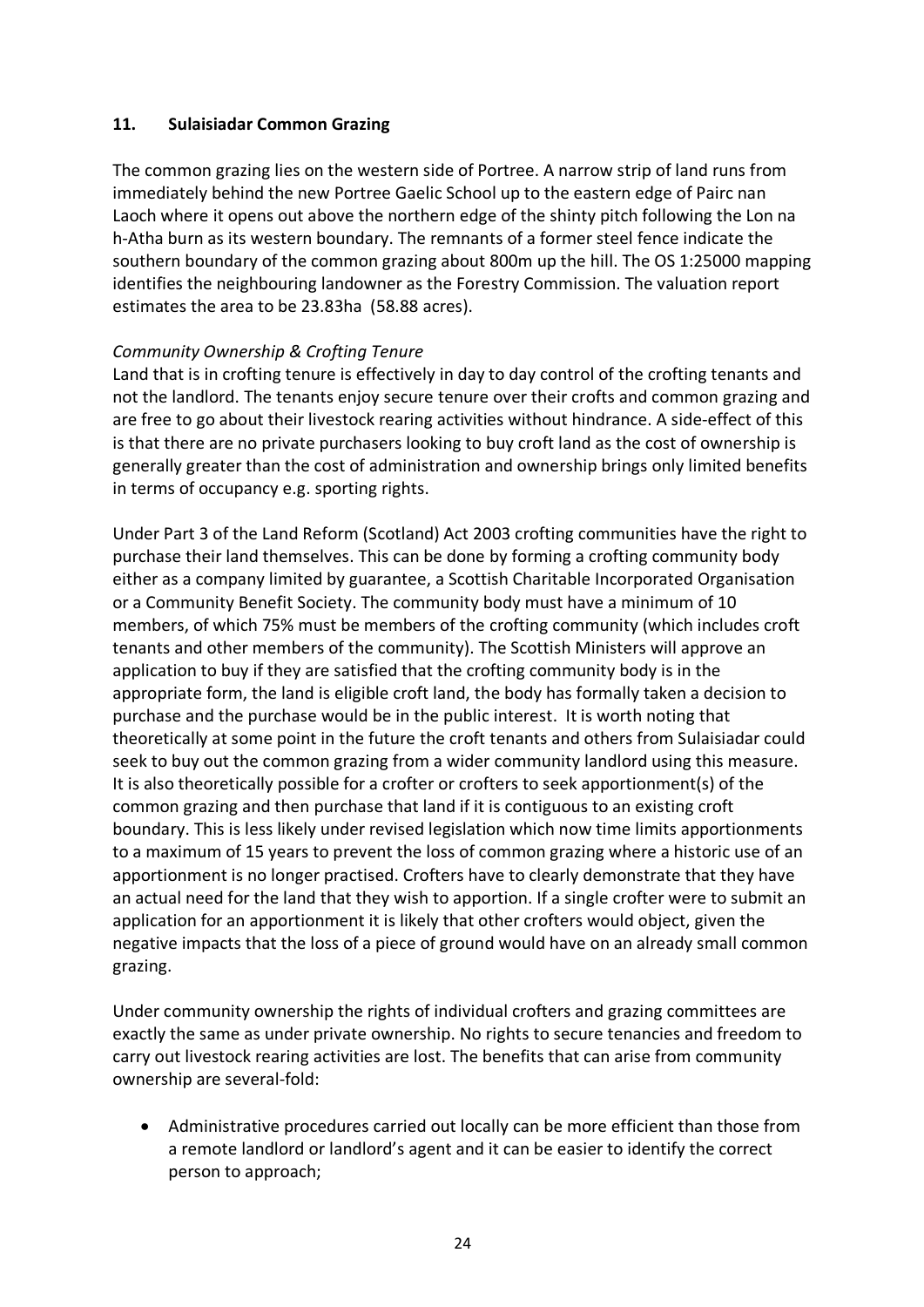- Community landlords and crofting tenants can sit down together to work in areas of mutual interest that will benefit both the crofting and wider community interests (see examples below);
- The financial benefits of any development remain in the community rather than being spent elsewhere by a remote landowner.

A key determinant of the success of community ownership of croft land is the willingness of the crofters involved to see change on their common grazing. Community landowners would normally seek in-principle agreement from the shareholders before exploring a development on their common grazing and would not pursue a development if the shareholders were not supportive. If shareholders have no desire to support any form of change there is little value to be had in community ownership. This section considers what *potential* activities could be pursued on the Sulaisiadar common grazing. These are not *proposals*. They would only become so if PBCT and the shareholders jointly considered any of them worth pursuing.

As the land is in crofting tenure the shareholders of the common grazing would be entitled to compensation for any resumption of land from crofting tenure for a development. Common resumptions are for purposes such as a footprint for a mobile phone mast, a wind turbine or a weir for a hydro scheme. Typically, the benefit to the crofters would take the form of a 50% share of any rent arising from a lease or a single payment that would represent the capital value of the share of the rent.

Suggestions from the public consultation for future uses of the common grazing included growing trees, a BMX track and the need to preserve greenspace. It is understood that there is interest from some cycle businesses and other interested parties who are looking into the possibility of cycle track provision elsewhere and the common grazing is not considered as a suitable option for location, so is not considered here. Potential development options identified are as follows:

#### **Woodland Development**

The lack of recent livestock grazing on the common grazing has led to natural regeneration of willow and birch occurring. One crofter has expressed a desire to put a small number of sheep back on the hill grazing, but at present this is not practical because of the dilapidated nature of the fencing. A modest, well-designed woodland scheme could both create new woodland and assist in re-fencing at least part of the hill. This would then reduce the amount of additional fencing required to make the hill (or part of it) stock proof. In the longer term the new woodland would also provide shelter for stock in poor weather.

The sloping north-easterly facing aspect of the site is a good one for woodland establishment as it provides a relatively good level of shelter from the prevailing winds. Highland Council's Highland Forest and Woodland Strategy<sup>3</sup> designates the area as Category A which is suitable for all types of planting.

<sup>3</sup> https://www.highland.gov.uk/downloads/file/891/highland\_forest\_and\_woodland\_strategy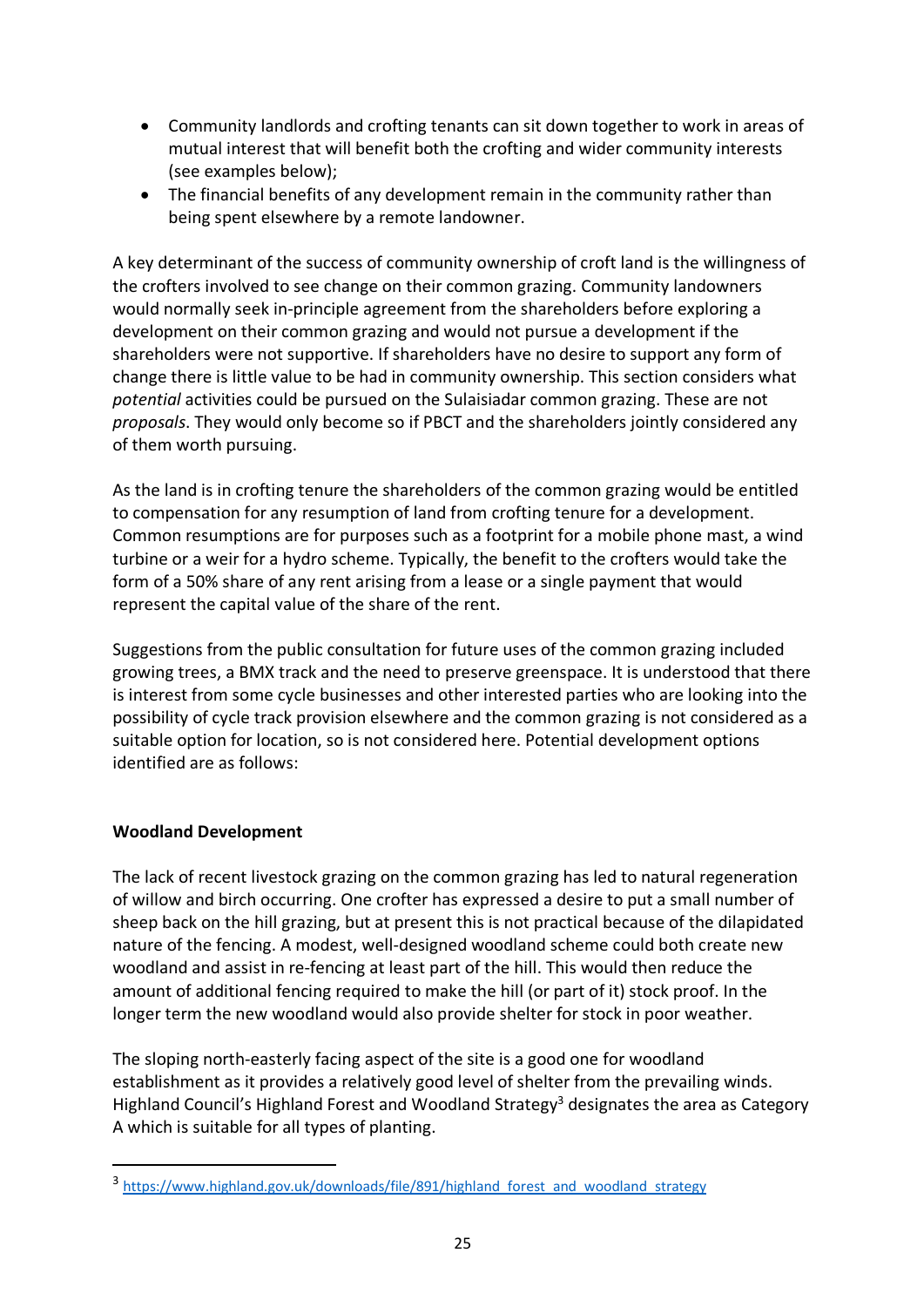Support for new planting is available through the Woodland Creation<sup>4</sup> component of the Scottish Rural Development Programme (SRDP) (2014-20) Forestry Grant Scheme. The key components are an initial planting rate followed by an annual maintenance payment rate which is available for 5 years in order to maximise opportunities for successful establishment. The different schemes available are summarised below in Table 2

| <b>Table 2: Woodland Grant Support</b>   |                                                |                                                                            |                                     |  |  |  |  |  |
|------------------------------------------|------------------------------------------------|----------------------------------------------------------------------------|-------------------------------------|--|--|--|--|--|
|                                          | Payment rates in target areas                  |                                                                            |                                     |  |  |  |  |  |
|                                          | <b>Initial planting</b><br>payment rate (£/ha) | <b>Annual maintenance</b><br>payment rate<br>(£/ha/year) for<br>five years | <b>Total payment rate</b><br>(E/ha) |  |  |  |  |  |
| Conifer                                  | 2160                                           | 234                                                                        | 2960                                |  |  |  |  |  |
| Diverse Conifer                          | 2430                                           | 378                                                                        | 3840                                |  |  |  |  |  |
| <b>Broadleaves</b>                       | 3240                                           | 594                                                                        | 5520                                |  |  |  |  |  |
| Native Scots Pine                        | 2070                                           | 306                                                                        | 3200                                |  |  |  |  |  |
| Native Upland Birch                      | 2070                                           | 144                                                                        | 2790                                |  |  |  |  |  |
| <b>Native Broadleaves</b>                | 2070                                           | 306                                                                        | 3600                                |  |  |  |  |  |
| Native Low-density<br><b>Broadleaves</b> | 630                                            | 108                                                                        | 1170                                |  |  |  |  |  |
| Small or Farm<br>Woodland                | 2700                                           | 450                                                                        | 4950                                |  |  |  |  |  |

There is also grant support for key capital items at set rates. Key items of relevance for planting in this area are:

| High-Cost Deer Fence   | £9.90/m   |
|------------------------|-----------|
| Deer fence gates       | £172 each |
| <b>Bracken Control</b> | £225/ha   |

 $\overline{a}$ 

The site would be eligible for the enhanced rates for target areas quoted in the table because of its inclusion in the Highland Forest and Woodland Strategy noted above (for conifer, diverse conifer and broadleaved options) and because of its inclusion as a Highland Native Woodland Target Area (all other options) in the SRDP (2014-2020) Programme.

<sup>4</sup> Full guidance can be found at: https://www.ruralpayments.org/publicsite/futures/topics/all-schemes/forestrygrant-scheme/woodland-creation/#41199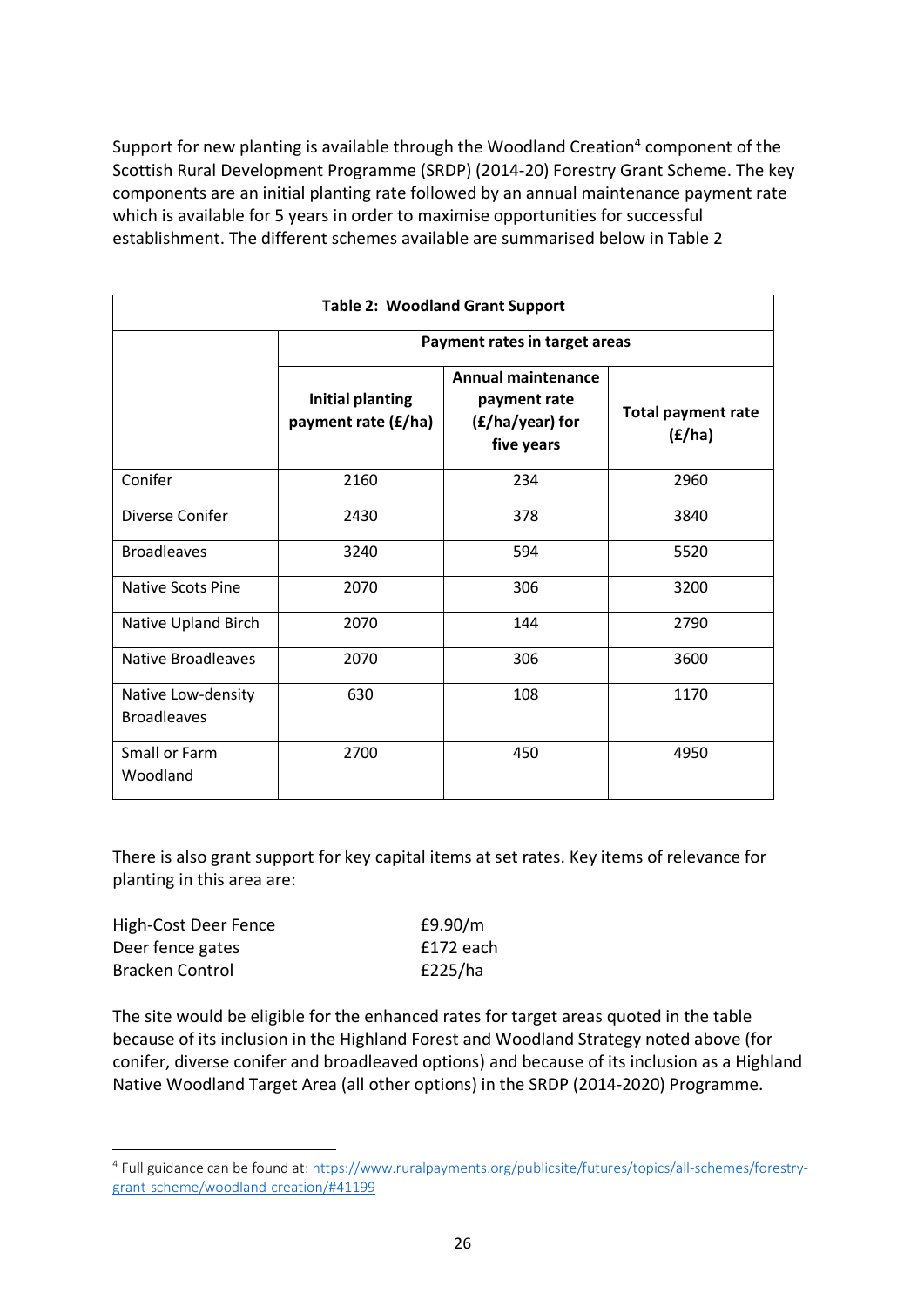The last option in the table for Small or Farm Woodland<sup>5</sup> is likely to be the preferred option for this site. Up to 10 ha of trees can be planted with a maximum size of 5 ha per block with a minimum stocking rate after 5 years of 1100 stems/ha expected for native broadleaves or shrubs or 2500 stems/ha for diverse conifer.

On community-owned land in crofting tenure a woodland planting project could be carried out either by the community landowner or by the common grazing committee. Whichever party was to carry out a project would be responsible for fulfilling the terms of the contract to fence the site so that it is stock proof, to complete planting in the year indicated in the contract, to monitor establishment and beat-up (plant additional trees) if necessary to meet the agreed establishment targets. If the target is not met after 5 years additional planting or repayment of grant may be required.

A community landowner-led project could potentially deliver benefits that one led by the common grazing could not. The principal benefit would be the opportunity to heavily involve the local community in the project in design, planting and management of the trees. Both the new Gaelic primary school and the other local primary and secondary schools are nearby, and a project would offer opportunities to link with the schools in outdoor education activities and volunteer tree planting. A secondary benefit would be that any surplus generated by the project would be available for reinvestment in community projects. In practice, any surplus is likely to be small and a project of this scale should not be planned as a money-making venture but as one that delivers local social and environmental benefits.

A community-led project would also benefit in the resources it can access to deliver the project. Applying for funding and managing a project require considerable time input. Public funding available to support a Development Officer can provide the necessary resource to deliver the project effectively.

As noted in the community consultation section, a number of the crofters indicated that they were open-minded about the potential for a woodland scheme but were of the view that any scheme would need to be in the right place and not take up too much of an already small common grazing.

#### **Micro-hydro**

The potential for micro-hydro was identified as a possibility in the project brief. A number of local communities have developed successful micro-hydro schemes in recent years, with support from the Feed-In-Tariff (FIT) regime established by the UK Government to promote investment in smaller renewables projects.

The output of a hydro scheme depends upon 2 key factors: the overall flow of water and the head (or vertical distance between the weir and turbine house). The steep slope down

 <sup>5</sup> https://www.ruralpayments.org/publicsite/futures/topics/all-schemes/forestry-grant-scheme/woodlandcreation/small-or-farm-woodland/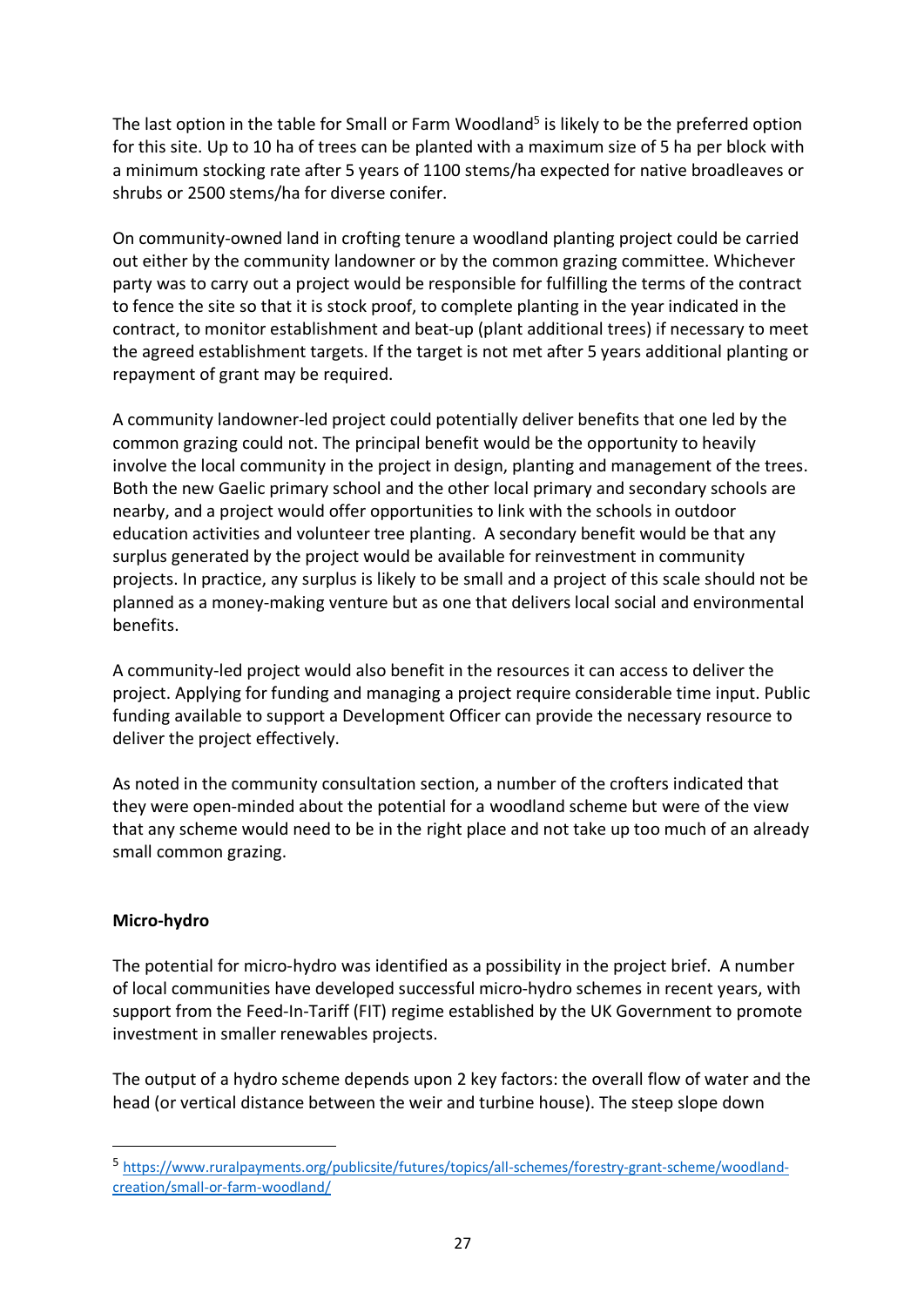which the Lon na h-Atha burn runs means that there is a good head for a hydro scheme. From just behind the shinty pitch to the boundary line of the common grazing there is a head of about 160m over a distance of approx. 750m on the map. The boundary of the common grazing appears to be conveniently at the point where the slope levels out and where there is a good opportunity to construct a weir where it starts to flow through a narrow channel. It may be that a scheme could be developed at this point or a simpler, cheaper one could be constructed further down the hill using only part of the head but saving on construction costs.

The catchment area for a scheme here looks to be fairly modest at something just under  $1km<sup>2</sup>$ . This would leave only a limited area to drain and provide water for a scheme. A weir further down the hill would collect water from a catchment area that was only slightly larger because the slope aspect lower down is such that water drains into multiple small burns rather than into 1 larger one as would occur in a corrie. In summary, a scheme at this site would have a good head and a modest flow rate. The latter would mean that a small turbine may be suitable, perhaps in the order of 20-50kw.

A turbine size of up to 50kw would also fit with available grid connection capacity on Skye. SSE have advised that new connections are limited to a maximum of 50kw export in the Portree area until the main interconnector is upgraded. That is currently planned to occur in 2021. A 50kw connection at any given site is not guaranteed but would only be offered following an application which would lead to an assessment of local availability.

Local people have commented that the burn does not run dry. This may well be the case but at low flow rates there is not normally enough water to run a turbine. On a typical run of river scheme the turbine runs well during and for a short period after heavy rain but will stop running several days after the last rainfall. In heavy rainfall areas on the west coast it is common for turbines to run at 40% of installed capacity; e.g a 50kw turbine is capable of producing 438,000kwh/year running constantly at full capacity but at 40% of capacity it would produce 175,200kwh/yr. A 20kw turbine is capable of producing 175,200kwh/year running constantly at full capacity but at 40% of capacity it would produce 70,080kwh/yr.

Under the FIT regime the owner of a renewables installation is paid a feed-in tariff rate for each kilowatt hour (or unit) of electricity that is produced. The FIT rate varies according to the type of renewables technology, the size of the installation and the date on which it was commissioned. At the beginning of the scheme the rates were high to encourage investment and create a bigger market for renewables. This, in turn, was expected to create efficiencies in production of renewables equipment that would reduce unit costs. This worked particularly well for solar PV where installation costs of £17-20,000 for a 4kw installation subsequently fell to c.£5,000 over a 5-year period as mass production took effect. The same effect has not occurred with hydro. Each system has to be individually designed to take account of the particular local conditions and therefore costs have not reduced to the same extent.

The FIT rate for hydro schemes in the 0-100kw band is currently 7.77p/kwh and is due to fall to 7.71p/kwh in the first quarter of 2019. By way of comparison the rate is 21.87p/kwh for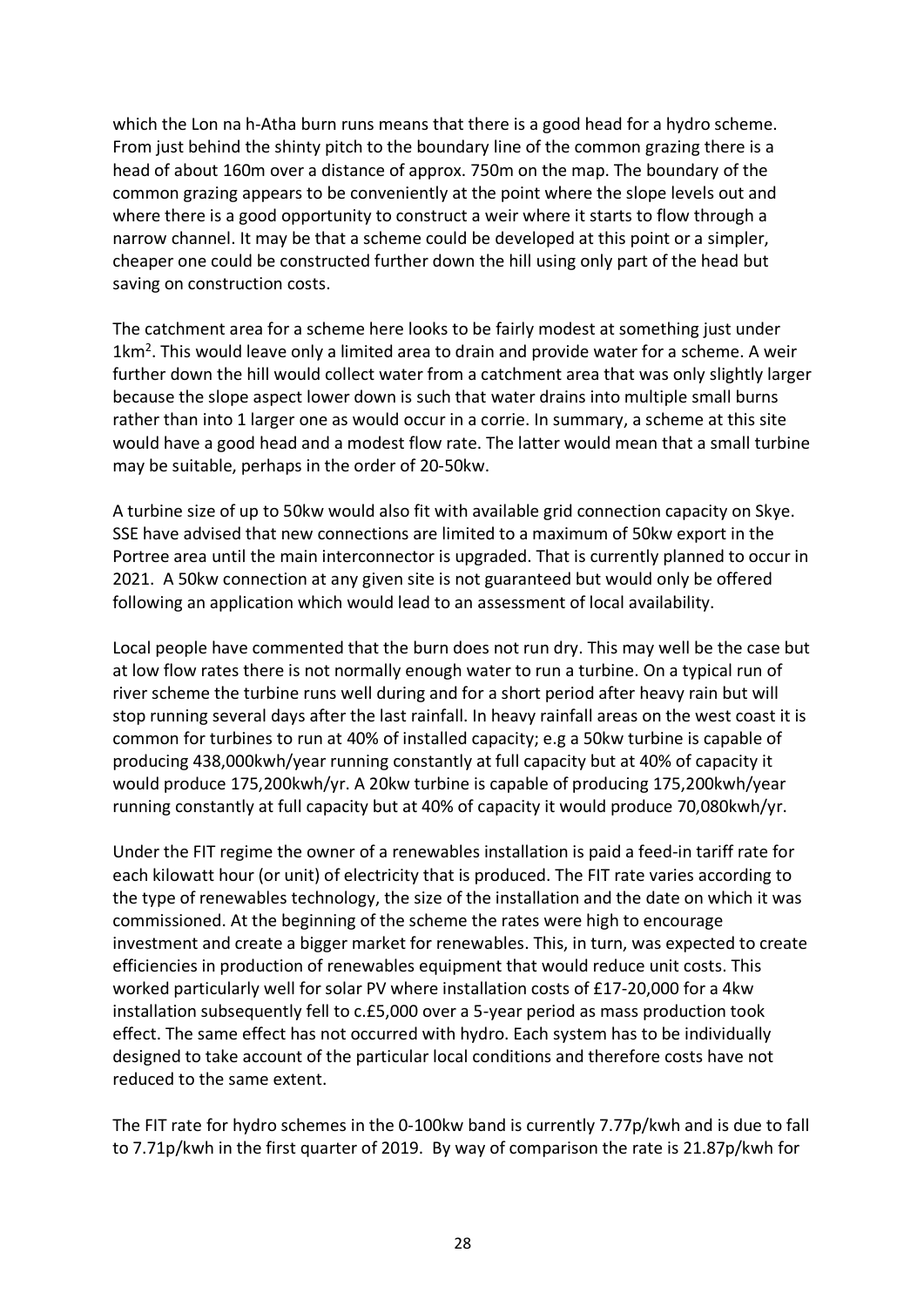hydro schemes in the 15-100kw band installed in 2011 and 20.03p/kwh for those installed in the first quarter of 2015.

In addition to being paid Feed-In Tariff on every unit of electricity produced, the generator also receives payment for the amount of electricity sold to purchasers. This can be direct to a private purchaser or to an electricity supply company. In selling to an electricity supply company such as Scottish Hydro a contract can either be negotiated or an option taken to accept the government-set export tariff rate of 5.3p/kwh.

When FIT rates were high a scheme could make a good financial surplus from FIT payments and the associated modest income from the sale of electricity direct to the grid. Under the current regime it is much more difficult to create a viable project, but it can be made possible in some circumstances where a high proportion of the electricity is sold at a higher rate direct to a local user to whom the scheme is connected. Typical tariffs today can be anything from 12-17p/kwh, creating an opportunity to come to a private agreement. If, for example, a local user can buy at 10p/kwh from a local hydro scheme the buyer purchases at a lower than market price and can market their business as being powered by clean renewable electricity. The hydro scheme owner receives a higher income and so both parties win.

The capital costs of a hydro scheme can vary widely as each scheme needs to be designed specially to fit the watercourse and the rainfall regime where it is sited. A 2015 study<sup>6</sup> showed that for hydro schemes in the 15-50kw bracket costs varied from £2900/kw to £8254/kw of installed capacity with a central case of £5577/kw. For a 20kw scheme this would equate to a range from £58,000 to £165,040 with a mid-case of £111,540. For a 50kw scheme this would equate to a range from £145,000 to £412,700 with a mid-case of £278,850.

Assistance for a feasibility study is available for community groups from the Scottish Government's Community And Renewable Energy Scheme (CARES) which is delivered through Local Energy Scotland. The scheme will provide a grant of up to £10,000 to research a project and carry out necessary community consultation work. It then offers a loan covering up to 95% of agreed costs at 10% interest for development work through to planning. The loan can be written off if planning permission is not granted or if the project "meets another insurmountable obstacle".

Further support is available from Community Energy Scotland<sup>7</sup>, the membership body which represents community groups that own or aspire to own and operate renewables installations.

The fact that the scheme is on the boundary with another proprietor means that an agreement would need to be made with that owner to allow a scheme to go ahead. Initial contact has been made and he has indicated that in principle he is willing to explore a potential scheme led by the community. A common way of delivering a project is to set up a trading subsidiary of the community trust which would lease the site from the community

 $6$  Small Scale Generation Cost Update, Department of Energy & Climate Change, August 2015

<sup>7</sup> http://communityenergyscotland.org.uk/community-support.asp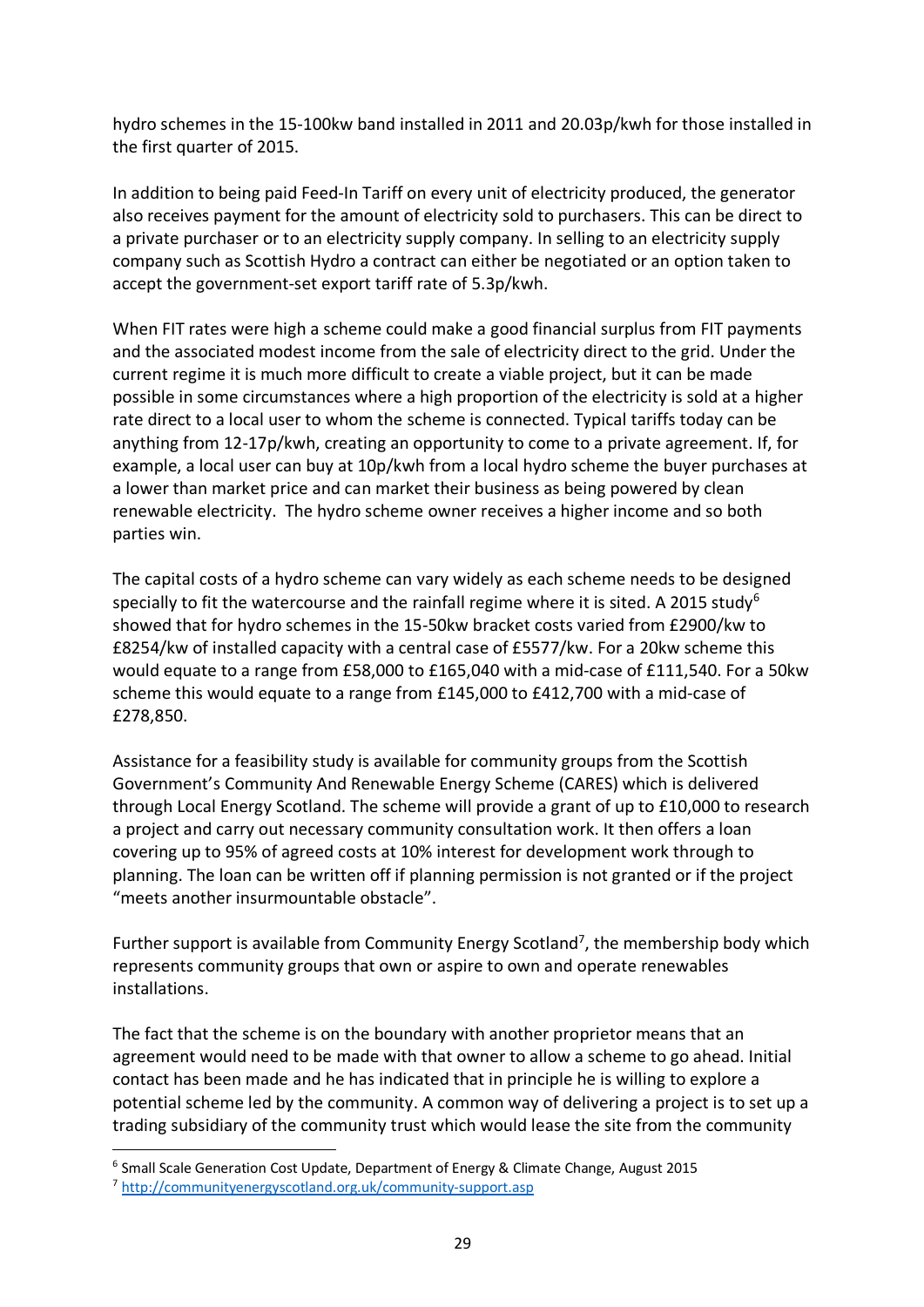with the rental being a percentage (say, 5%) of turnover. The trading company delivers the project and transfers profits to the community trust for charitable use. If the burn is the boundary the trading company would require a lease with each owner and the rental would be split between the 2 parties. In the case of PBCT this would be further split as the crofting shareholders would be entitled to a 50% share of the rental that the landlord received.

It is not possible to say definitively in a study of this scale whether or not a scheme on this site will be viable. Research would need to be done into actual flow rates in the watercourse and the costs of developing a scheme to establish viability. However, our initial calculations suggest that that this is unlikely at average capital costs and where all money requires to be borrowed. Furthermore, the UK Government announced a consultation in July 2018 on the proposed closure of the FIT regime from the end of March 2019. It will not be possible to carry out the necessary studies and design work to achieve planning permission by that time so a future viable scheme is now even less likely.

*VE Energy.* A representative of this company made a site visit in November 2016 and followed up with a letter to one of the PBCT directors. The company is developing a small scale (5kw), modular hydro technology which it is claimed would be significantly cheaper to install than conventional technology. Their target market is off-grid communities in sub-Saharan Africa but the technology could be applicable elsewhere. For intellectual property reasons no information has been given on how the technology works but the company has said that they successfully tested power curves with Southampton University in 2017. They are currently raising funding for more R&D work and do not expect to be in a position to come to market until 2021.

Investing in new technology always involves a greater level of risk than established technology as reliability can be uncertain and unexpected problems may have to be addressed and resolved. Community groups tend to be more risk averse than the private sector as they need to protect their existing (often quite limited) assets. In these circumstances it would be worth while keeping a watching brief on developments with VE Energy. If it does not prove possible to develop a financially viable conventional hydro scheme it would then be worth looking at any offering by VE once it comes to market and more information is available on its capital cost, maintenance requirements and financial returns. As with a conventional hydro scheme a development of this technology would require the agreement of the common grazing shareholders.

#### **Strategic Development Potential**

As Portree continues to develop it is possible that the current crofters, or a future generation of crofters will favour non-agricultural developments on part of the common grazing. If so, community ownership will put PBCT in a position to work with the crofters to bring developments that maximise the benefit to the local community in social and economic terms.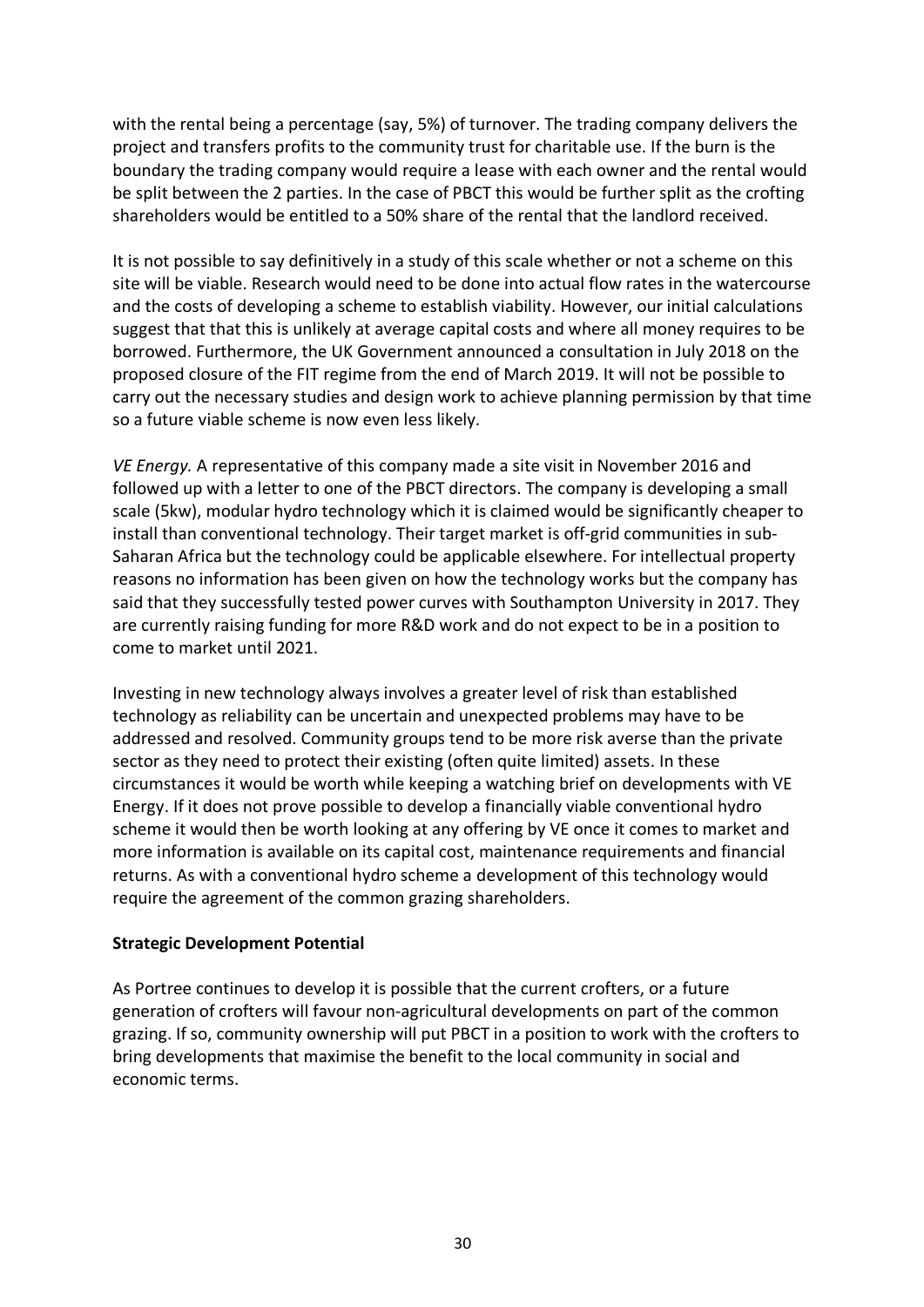#### **12. Linking Sites**

A significant proportion of visitors are happy to explore an area on foot, especially if they are guided along routes which are well signposted. The 3 sites in the centre of the village are particularly well-suited to promoting a circular walk or walks which would enable and encourage visits to the different amenity areas.

The stylised map of Portree by J. Maizlish Mole is appealing, quirky and easily available in tear-off form. This is an excellent map. However, many people struggle with map reading and also in identifying the best route to take when faced by a choice of paths and streets. A waymarked circular route going for example from The Lump, along Bayfield Road by the new picnic tables through the woodland, across Bridge Road, up Manse Lane to the KGV and back via Wentworth Street would provide a good circuit. It would both show visitors part of the village that they might otherwise miss and maximise opportunities for use and promotion of community-owned land.

One respondent in the consultation suggested that for pedestrian safety a crossing should be considered adjacent to the steps leading from the Bayfield woodland across the main road to Manse Lane. The speed limit is 30mph at this point and the curve of the road limits visibility. Therefore, a crossing could help improve safety. Advancing the 20mph speed limit to either just before this point or even to the school could also benefit by slowing down traffic. If advanced to the school it would also have the side effect of giving those turning right from Dunvegan Road and heading south more time to do so, potentially reducing tailbacks at the junction.

At present the lack of signposting makes it difficult for a visitor to explore if they do not have a map in hand. Examples where discrete signage is lacking are at the junction of Manse Road and Bridge Road and leading from Bayfield car park to Bayfield Road. New signage indicating a route would be beneficial. It may even be possible for those of an artistic bent to develop signage that would complement the local map.

People could be further encouraged to visit these locations by installing additional attractions such as public art which provide extra interest. An item of art at each site could be developed as a community project which would draw on local history and build identity with community ownership. The Uist Sculpture Trail<sup>8</sup> is a successful example of art being placed in locations that people would not normally visit in order to attract them there. Atlas Arts have considerable experience of delivering successful arts projects and have expressed a willingness to work with PBCT to deliver future projects, should PBCT so desire.

#### **13. Liabilities of Community Land Ownership**

The brief asked for consideration to be given to potential liabilities arising from the purchase of the different sites. On assumption of ownership of a site the new owner becomes responsible for its management, unless that management is devolved to a third

 <sup>8</sup> http://www.isle-of-north-uist.co.uk/what-to-do/uist-sculpture-trail/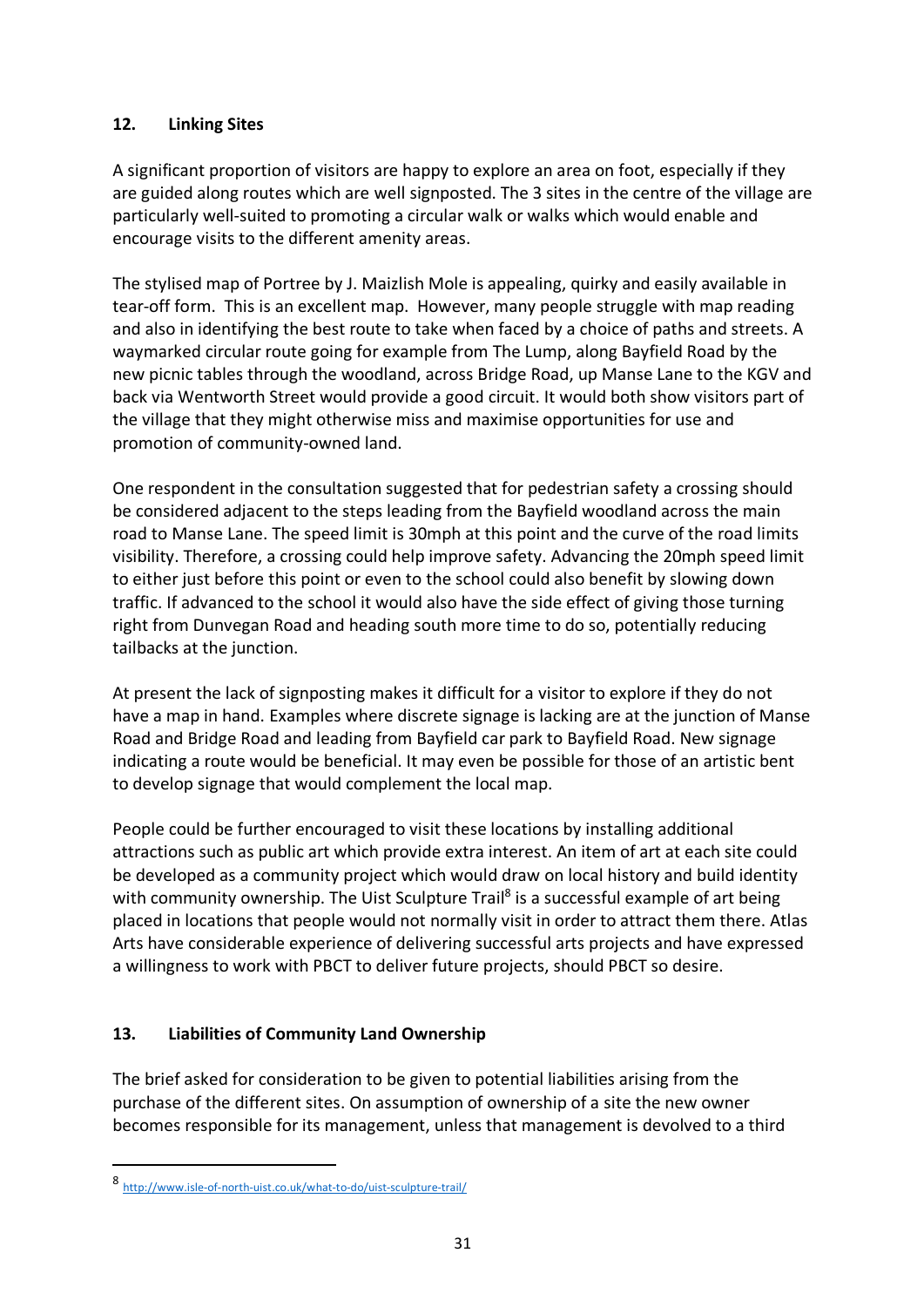party. In the case of the Lump PBCT will assume responsibility for maintenance of the site, including tree management, which, as noted above, is likely to incur an ongoing financial liability. An agreement between the 3 parties with an interest in the site would mitigate this liability. PBCT is already responsible for managing the land at Bayfield through its lease with FEI so no new management responsibilities would arise there. Sulaisiader common grazing would remain under crofting tenure so the only additional responsibility would be that of managing the relationship with the crofters and dealing with any administration issues. The KGV is currently leased to Highland Council. As noted above if PBCT assumes management for the whole site there could be significant financial liabilities arising from field maintenance without HC funding. If PBCT assumes control over only a part of the area, the associated liabilities are much reduced.

The manager of a site is also publicly liable for the activities it carries out. Public liability also arises where a body is responsible for activities or equipment on another person's land. (This would include, for example, signage erected between the sites to guide visitors). It is therefore essential that Public Liability Insurance is put in place. PBCT have been told by their insurers that there would be no extra cost to adding ownership of the 4 areas to their existing policy.

#### **14. Financial Overview of Developments**

The four sites being offered for sale to Portree and Braes Community Trust by Fearann Eilean Iarmain present a real challenge from a financial perspective as each site has to be considered individually and the related financial opportunities, income, cost and any liabilities for each site analysed whereas one larger intact parcel of ground would offer more opportunities for crossover between projects and ideas with the potential for shared costs in particular.

Tables 3 and 4 provide an illustrative financial position in the following situations:

- 1. Base case scenario where the Trust takes on the 4 sites and operates those as they are currently run without any development;
- 2. Illustrates some of the potential development opportunities which could be taken forward in the early stages of community ownership.

The bass case and development scenarios for the Lump, Bayfield and the King George V Playing Field are discussed in more detail in the business plan accompanying this feasibility study report.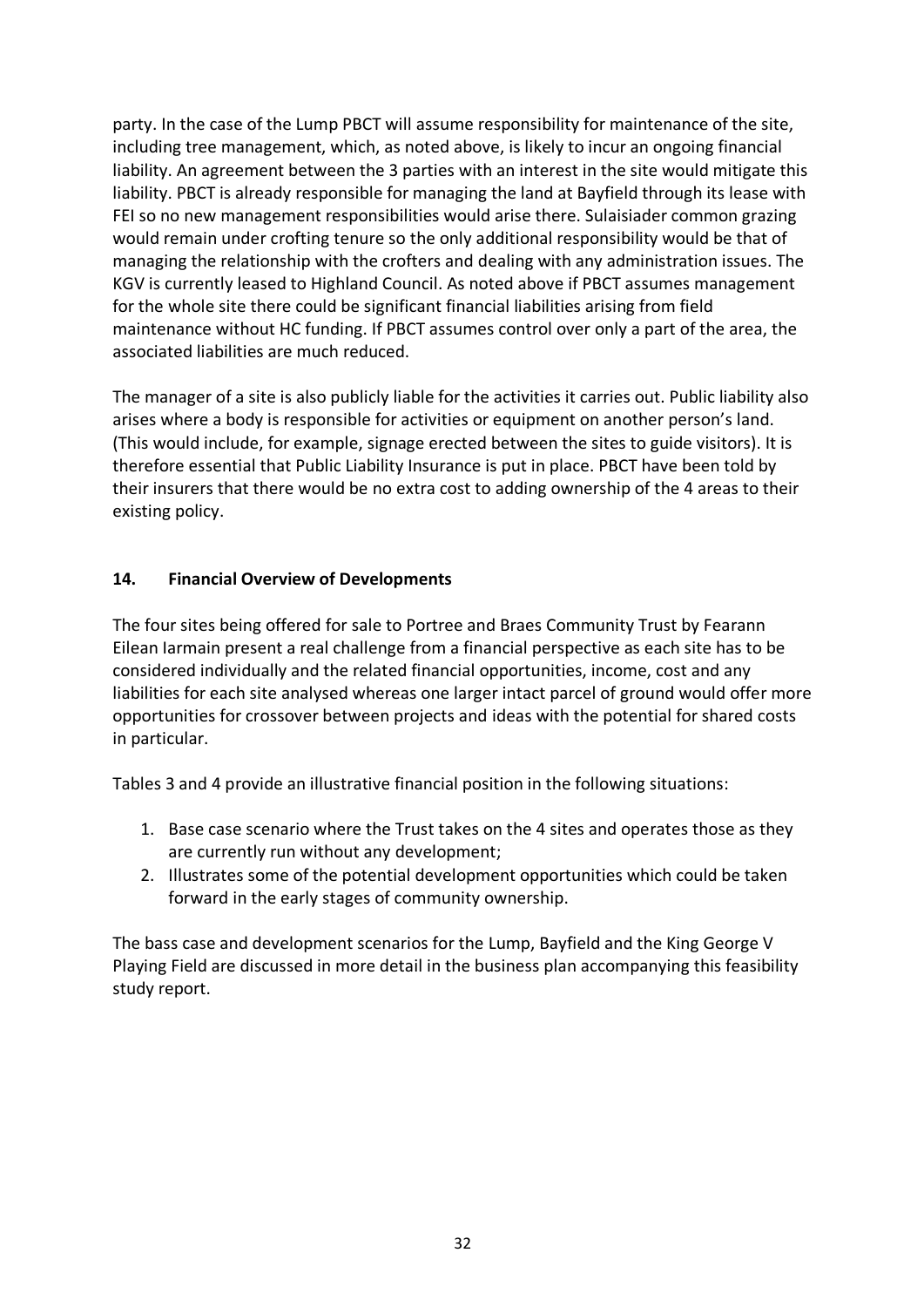#### **TABLE 3: BASE CASE SCENARIO**

| Income and expenditure of FEI land including the centre of the Lump currently owned by the Skye Gathering                |              |          |                 |          |                       |                   |         |                                     |       |
|--------------------------------------------------------------------------------------------------------------------------|--------------|----------|-----------------|----------|-----------------------|-------------------|---------|-------------------------------------|-------|
| 2 Scenarios considered with the KG5 site being leased to Highland Council and without the lease being in place           |              |          |                 |          |                       |                   |         |                                     |       |
|                                                                                                                          |              |          |                 |          | Scenario 1 Scenario 2 |                   |         | Scenario 1al Scenario 2 Scenario 1b |       |
|                                                                                                                          | <b>Notes</b> | The Lump | <b>Bayfield</b> | KG5      | KG5                   | <b>Sulishader</b> | Total   | Total                               | Total |
|                                                                                                                          |              |          |                 | HC lease | No HC lease           |                   |         | HC lease No HC lease Excl. Lump     |       |
| Rental                                                                                                                   | 1            | ٠        |                 | 10       |                       |                   | 10      |                                     | 10    |
| Bayfield boathouse                                                                                                       |              |          | 500             |          |                       |                   | 500     | 500                                 | 500   |
|                                                                                                                          |              | ۰        | 500             | 10       |                       | ٠                 | 510     | 500                                 | 510   |
|                                                                                                                          |              |          |                 |          |                       |                   |         |                                     |       |
|                                                                                                                          |              |          |                 |          |                       |                   |         |                                     |       |
| Insurance                                                                                                                | 2            | ٠        | ٠               |          |                       | ٠                 | ٠       | ÷                                   |       |
| Maintenance                                                                                                              | 3            | 3,000    |                 |          | 3,000                 |                   | 3,000   | 6,000                               |       |
|                                                                                                                          |              |          |                 |          |                       |                   |         |                                     | ٠     |
|                                                                                                                          |              | 3,000    |                 |          | 3,000                 |                   | 3,000   | 6,000                               |       |
| Net income/(expenditure)                                                                                                 |              | (3,000)  | 500             | 10       | (3,000)               |                   | (2,490) | (5,500)                             | 510   |
|                                                                                                                          |              |          |                 |          |                       |                   |         |                                     |       |
| 1 The rental income has been confirmed by Fearann Eilein Iarmain, the existing landowner.                                |              |          |                 |          |                       |                   |         |                                     |       |
| 2 PBCT's exsiting insurance provider has confirmed that the purchase of the parcels of land would not add any additional |              |          |                 |          |                       |                   |         |                                     |       |
| insurance premium to the Trust's existing policy unless the use of the ground is expected to change.                     |              |          |                 |          |                       |                   |         |                                     |       |
| 3 Maintenance costs have not been verified and are based on estimates of the current work undertaken.                    |              |          |                 |          |                       |                   |         |                                     |       |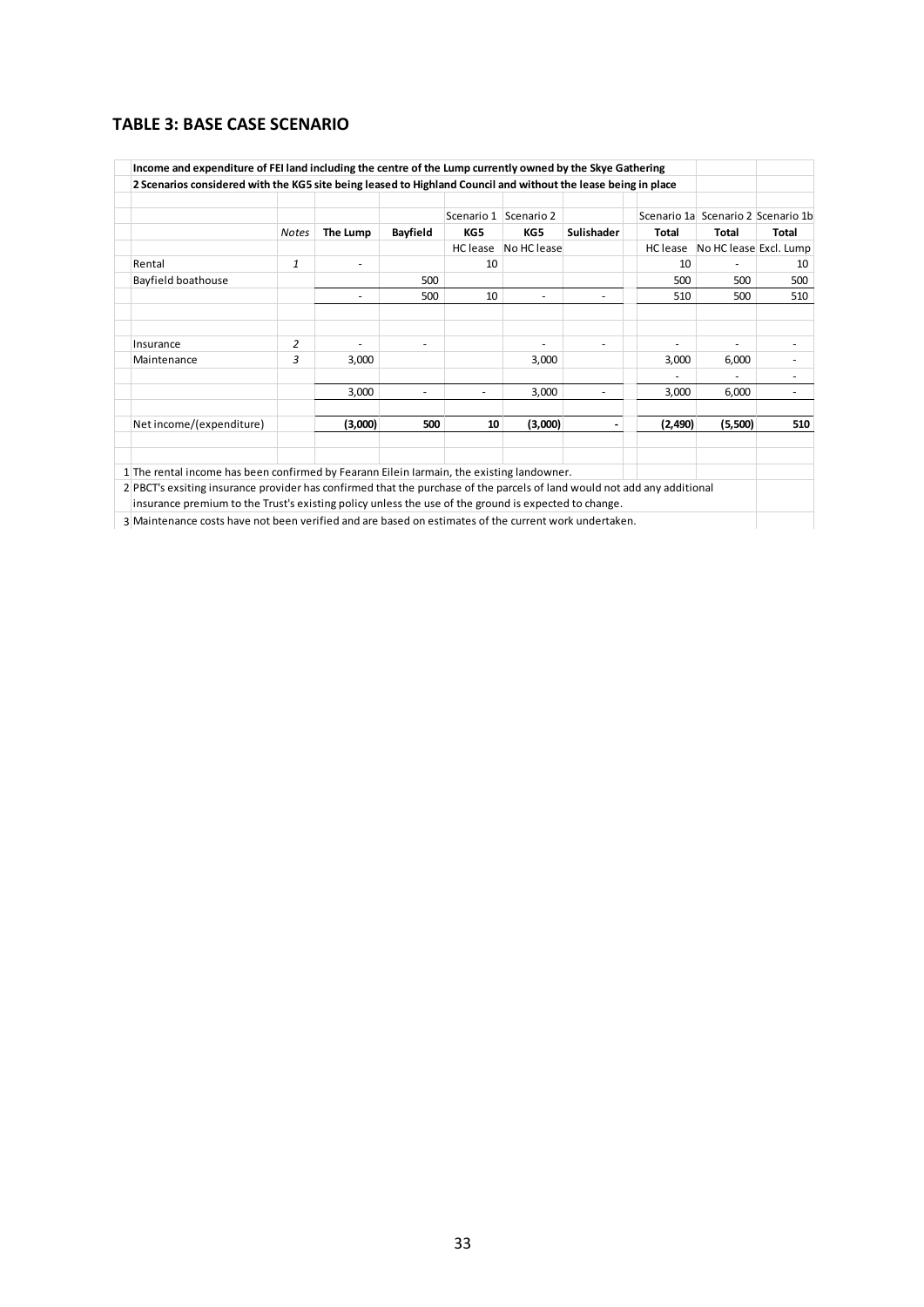#### **TABLE 4: DEVELOPMENT SCENARIO**

|                          |                |          |                 |                 | Scenario 1 Scenario 2 | Scenario 1 Scenario 2 |              |
|--------------------------|----------------|----------|-----------------|-----------------|-----------------------|-----------------------|--------------|
|                          | <b>Notes</b>   | The Lump | <b>Bayfield</b> | KG5             | KG5                   | <b>Total</b>          | <b>Total</b> |
|                          |                |          |                 | <b>HC</b> lease | No HC lease           | <b>HC</b> lease       | No lease     |
| One event                |                | 3,000    |                 |                 |                       | 3,000                 | 3,000        |
| Catering concession      |                | 1,500    |                 |                 |                       | 1,500                 | 1,500        |
| Campervan hookups        |                |          | 4,118           |                 |                       | 4,118                 | 4,118        |
| Rental                   | 1              |          |                 | 10              |                       | 10                    |              |
| Grasscutting service     | $\overline{a}$ |          |                 | 3,000           |                       | 3,000                 |              |
| Bayfield boathouse       |                |          | 500             |                 |                       | 500                   | 500          |
| Management agreement     | 3              | 3,000    |                 |                 |                       | 3,000                 | 3,000        |
|                          |                | 7,500    | 4,618           | 3,010           | ÷,                    | 15,128                | 12,118       |
|                          |                |          |                 |                 |                       |                       |              |
|                          |                |          |                 |                 |                       |                       |              |
| Insurance                | $\overline{4}$ |          | 250             |                 |                       | 250                   | 250          |
| Maintenance              | 5              | 3,000    |                 | 3,000           | 3,000                 | 6,000                 | 6,000        |
| Electricity              |                |          | 500             |                 |                       | 500                   | 500          |
| Supervisor               | 6              |          | 1,000           |                 |                       | 1,000                 | 1,000        |
|                          |                |          |                 |                 |                       |                       |              |
|                          |                | 3,000    | 1,750           | 3,000           | 3,000                 | 7,750                 | 7,750        |
|                          |                |          |                 |                 |                       |                       |              |
| Net income/(expenditure) |                | 4,500    | 2,868           | 10              | (3,000)               | 7,378                 | 4,368        |
| <b>CAPITAL COSTS</b>     |                |          |                 |                 |                       |                       |              |
| Access improvements      |                | 25,000   |                 |                 |                       | 25,000                | 25,000       |
| Electricity provision    |                | 25,000   |                 |                 |                       | 25,000                | 25,000       |
| Tower improvements       |                | 20,000   |                 |                 |                       | 20,000                | 20,000       |
| Campervan hookups        |                |          | 25,000          |                 |                       | 25,000                | 25,000       |
| Drainage                 |                |          |                 |                 | 200,000               |                       | 200,000      |
| Hard standing            |                |          |                 |                 | 20,000                |                       | 20,000       |
| Park                     |                |          |                 |                 | 50,000                |                       | 50,000       |
| Hydro scheme             |                |          |                 |                 |                       |                       |              |
|                          |                | 70,000   | 25,000          | $\frac{1}{2}$   | 270,000               | 95,000                | 365,000      |
|                          |                |          |                 |                 |                       |                       |              |
|                          |                |          |                 |                 |                       |                       |              |

1 The rental income has been confirmed by Fearann Eilein Iarmain, the existing landowner.

2 It is anticipated that the Trust could arrange for the pitch grasscutting to be undertaken in a cost effective manner that would allow for a better service to be delivered for the current estimated cost to the Highland Council. This income source would cover the related costs.

3 The Trust is in the process of drawing up a tripartite agreement with the Skye Gathering and the Skye Games for the management and operation of the Lump which will provide a contribution towards the operating costs of the site.

4 PBCT's exsiting insurance provider has confirmed that the purchase of the parcels of land would not add any additional insurance premium to the Trust's existing policy unless the use of the ground is expected to change. £250 estimate for campervan hookup insurance included however to cover this new activity.

5 Maintenance costs have not been verified and are based on estimates of the current work undertaken.

6 A provision has been added to allow for some supervisory costs of the camp site.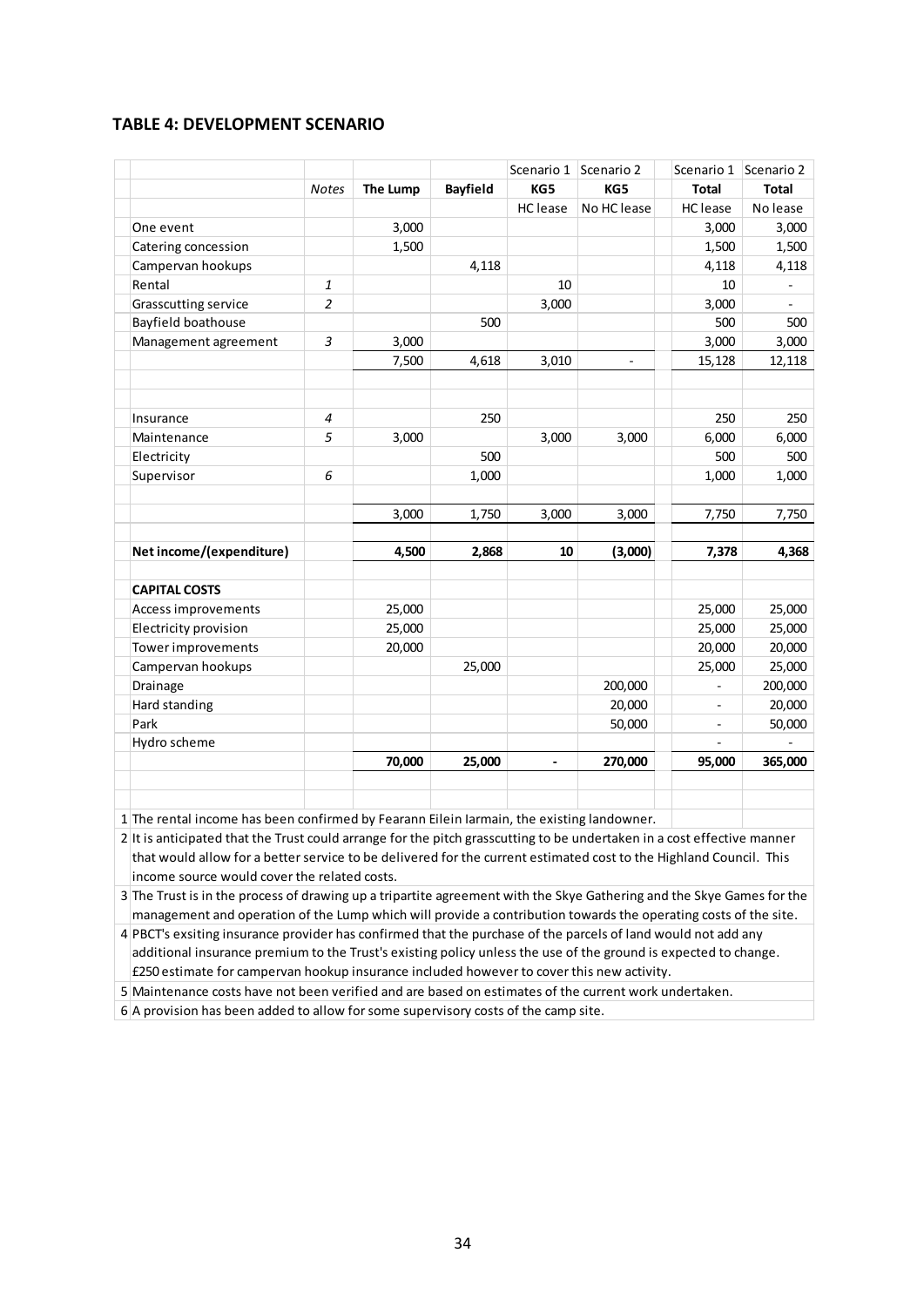#### **15. Funding Sources**

The availability of grant funds from the public sector for community-led development projects has become more challenging in recent years due to austerity reducing capital available for disbursement. The prospect of Brexit also means that European funds will no longer be available. However, there are a number of different funding sources which may assist with the community purchase and development of specific sites. They include:

- a. **Scottish Land Fund.** The fund has £10m/yr for community purchases of land and other assets. It can give up to 95% grant on capital and revenue costs. PBCT has already received funding from this source for the current study and can apply for Stage 2 funding to cover the purchase price and associated legal costs. If PBCT secures a discount on the sale price of the property this will be credited as a community contribution and SLF could fund 100% of remaining costs. Revenue funding could also be available to further develop the project, although this is currently only available until March 2020. Revenue funding is also tightly constrained and therefore a strong case is required for significant revenue assistance.
- b. **Sports Scotland.** Grants of up to £100,000 at an intervention rate of up to 50% are available from its Sports Facilities Fund.<sup>9</sup> Amongst other items the guidance for this fund states that Sports Scotland want to support: New, upgraded or extended sports facilities; inclusive changing facilities; and facilities that provide or improve access for outdoor sport and adventure activities. A project to improve the KGV playing field and increase participation would be relevant to these aims. Projects are classed as small (£20k-£250k) or larger (with a value of £250k+) with a one stage on-line application for small projects and a 2-stage online application for larger projects.
- c. **Heritage Lottery Fund.** There are 2 streams to this fund that would potentially be attractive to PBCT- Sharing Heritage and Our Heritage<sup>10</sup>. The Sharing Heritage strand provides grants from £3000 to £10,000 in value and Our Heritage for those greater than £10,000 and up to £1000,000. PBCT could potentially apply to either stream for a project to improve the condition of the Apothecary's Tower or perhaps solely to Our Heritage for a broader project to include access, lighting and interpretation improvements to the Lump and possibly further including measures to link the different sites as outlined above.
- d. **Awards 4 All**. This small lottery fund<sup>11</sup> has a simple application process for a broad range of community projects with 100% funding available up to

 <sup>9</sup> https://sportscotland.org.uk/funding/sport-facilities-fund/

<sup>10</sup> https://www.hlf.org.uk/looking-funding/our-grant-programmes

<sup>11</sup> https://www.biglotteryfund.org.uk/funding/programmes/national-lottery-awards-for-all-scotland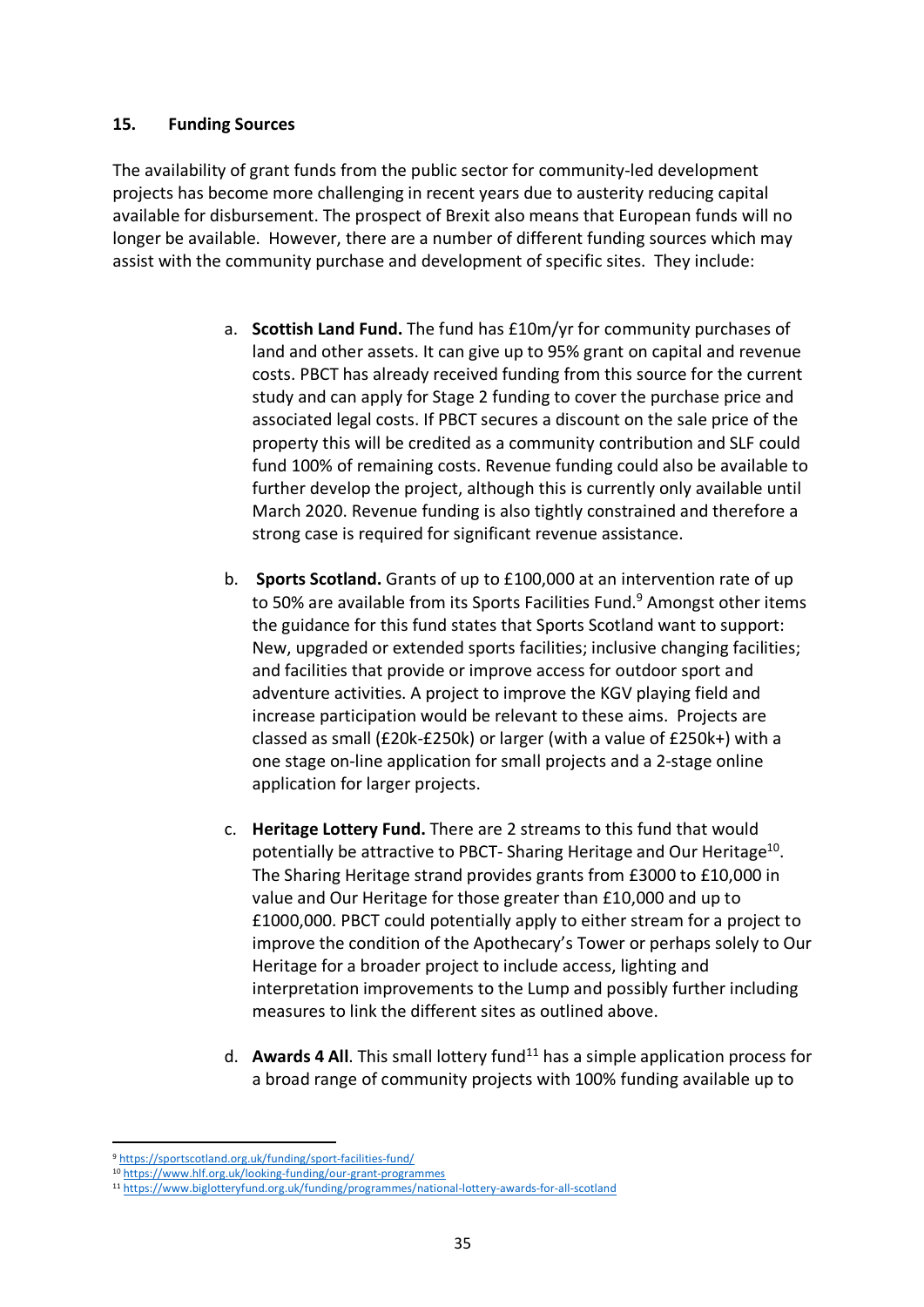£10,000. This could be a suitable fund to apply to for creating a familyfriendly park area or a children's adventure area for example.

- e. **Rural Tourism Infrastructure Fund.** The Scottish Government established this fund<sup>12</sup>, administered by VisitScotland, to assist areas where infrastructure is struggling to cope with tourism pressures which is clearly the case in Portree.
- f. **Highland Council**. Ward discretionary funds13 are available to support community projects. While many awards can be modest they can play an important role in finalising a funding package. In the Year 2018-19 a budget £16,000 is available in each ward.

#### **16. Conclusions**

There is clear local demand to safeguard and develop greenspace and associated amenity and recreational facilities to meet community needs in Portree. Taking some or all of the land being offered for sale by Fearann Eilein Iarmain into community ownership with Portree and Braes Community Trust as Landlord offers an opportunity to enable that objective to be realised and in so doing, help meet wider objectives regarding greenspace and playing fields as articulated in the Highland Council's Highland-wide Local Development Plan

Community ownership and management of particular sites will lead to significant benefits for the community, helping to address limitations in existing greenspace provision and associated infrastructure. There are a number of potential opportunities available for developing the sites individually and developing links between them collectively to enhance their existing uses, while also generating sufficient revenue to cover operational costs.

FEI has indicated that they are willing to consider selling individual pockets of the land rather than disposing of them as a single package. The Trust has scope to play various development roles in relation to each of the sites including '*direct delivery*', '*partnership*' or '*enabling*'. However, the Trust should consider whether it might be preferable to focus its attention on bringing particular sites into community ownership by prioritising sites in that regard; particularly if agreement cannot be secured with key stakeholders that community ownership of particular sites is an acceptable option. Key considerations in relation to each site are outlined below.

i. PBCT already have a lease over the land at **Bayfield** and its purchase will not involve any financial risk. There is the potential for further amenity improvement and for possible development of campervan hook-ups. A subsequent purchase of the former squash and tennis court land would fit well and add value to the Bayfield amenity ground.

 <sup>12</sup> https://www.visitscotland.org/supporting-your-business/funding/rural-tourism-infrastructure-fund

<sup>13</sup> https://www.highland.gov.uk/directory\_record/196482/ward\_discretionary\_fund/category/155/grants\_for\_community\_groups